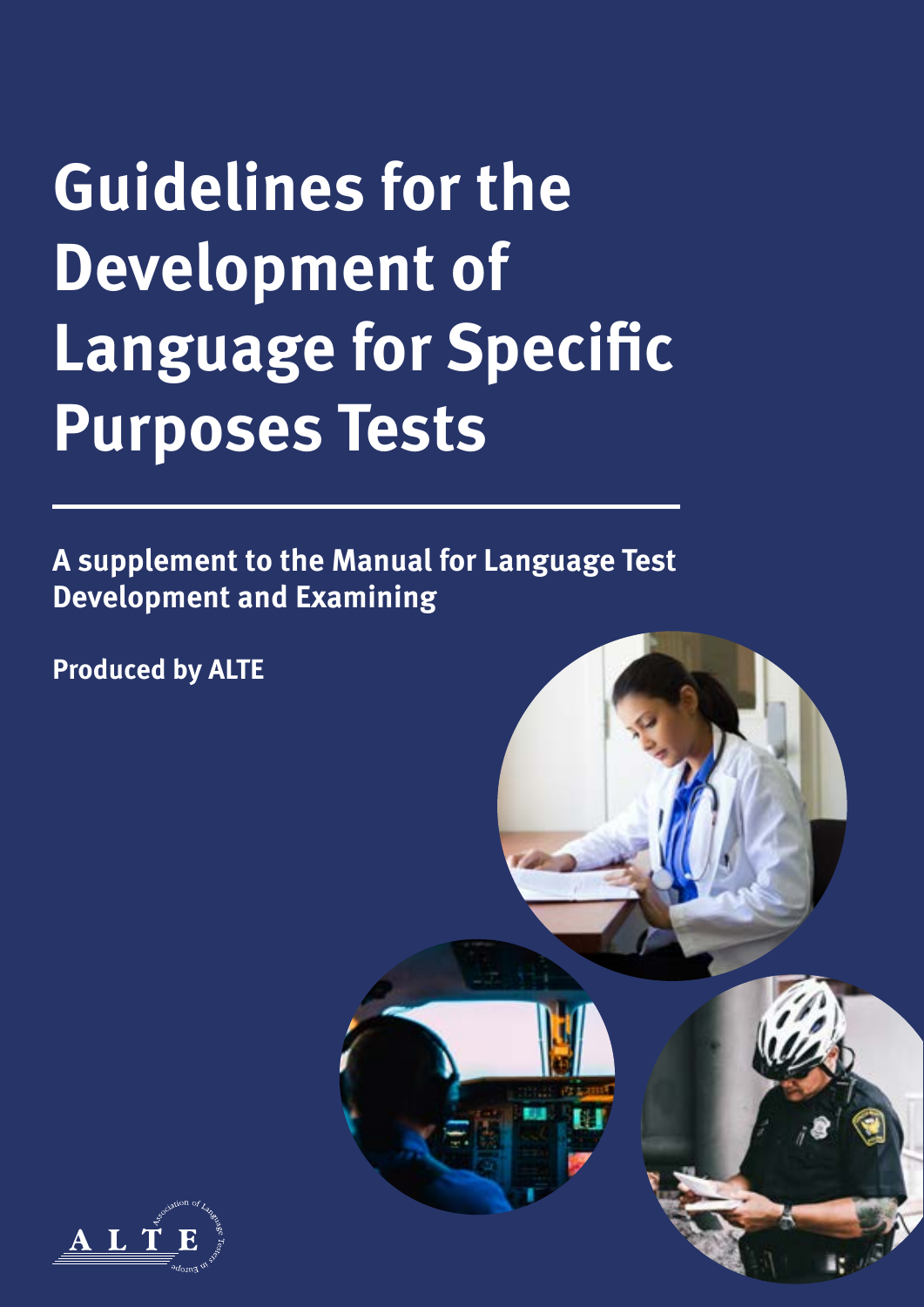© ALTE, 2018

All correspondence concerning this publication or the reproduction or translation of all or part of the document should be addressed to the ALTE Secretariat [\(secretariat@ALTE.org\)](mailto:secretariat%40ALTE.org?subject=).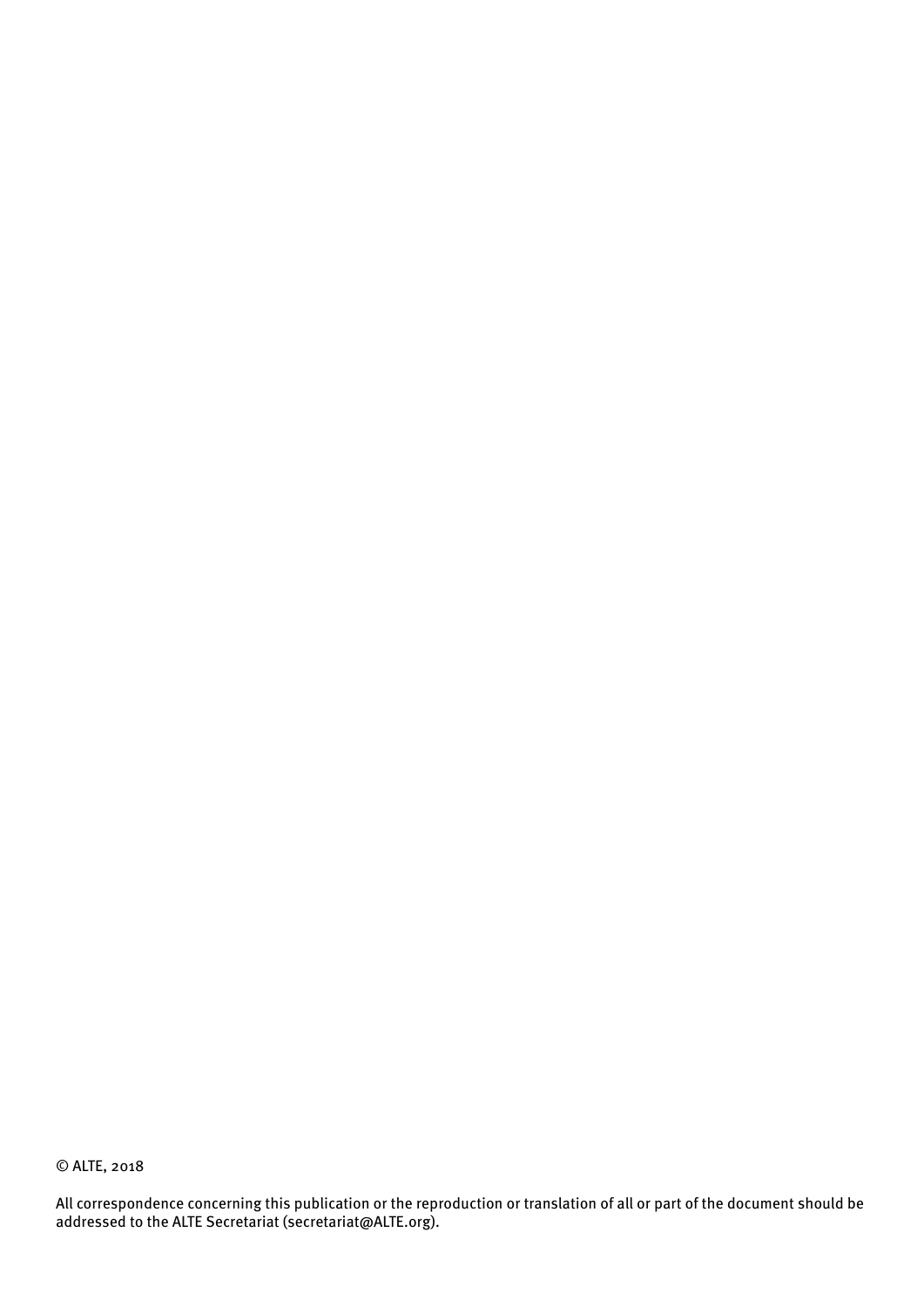# **Contents**

|                | Foreword |                                           |                                             |  |  |  |
|----------------|----------|-------------------------------------------|---------------------------------------------|--|--|--|
| 1              |          |                                           |                                             |  |  |  |
|                | 1.1      |                                           |                                             |  |  |  |
|                | 1.2      |                                           |                                             |  |  |  |
|                | 1,3      |                                           | Defining and classifying LSP tests 3        |  |  |  |
|                |          | 1.3.1                                     | Issues in defining and classifying LSP      |  |  |  |
|                |          | 1.3.2                                     | Possible ways to define and classify        |  |  |  |
|                | 1.4      |                                           |                                             |  |  |  |
| $\overline{2}$ |          |                                           |                                             |  |  |  |
|                | 2.1      | The process of developing the LSP test  5 |                                             |  |  |  |
|                | 2.2      |                                           |                                             |  |  |  |
|                | 2.3      |                                           |                                             |  |  |  |
|                |          | 2.3.1                                     |                                             |  |  |  |
|                |          | 2.3.2                                     | Subject and context experts 5               |  |  |  |
|                |          | 2.3.3                                     | Roles of the subject and context experts  5 |  |  |  |
|                |          | 2.3.4                                     | A special group of context experts: LSP     |  |  |  |
|                |          | 2.3.5                                     |                                             |  |  |  |
|                | 2.4      |                                           |                                             |  |  |  |
|                |          | 2.4.1                                     |                                             |  |  |  |
|                |          | 2.4.2                                     | How to balance requirements with practical  |  |  |  |
|                |          | 2.4.3                                     |                                             |  |  |  |
|                | 2.5      |                                           |                                             |  |  |  |
|                | 2.6      |                                           |                                             |  |  |  |
|                | 2.7      |                                           |                                             |  |  |  |
| 3              |          |                                           |                                             |  |  |  |
|                | 3.1      | The process of assembling tests  11       |                                             |  |  |  |
|                | 3.2      |                                           |                                             |  |  |  |
|                |          | 3.2.1                                     | Item writer recruitment and training 11     |  |  |  |
|                |          | 3.2.2                                     |                                             |  |  |  |
|                | 3.3      |                                           |                                             |  |  |  |

|     |                                                           | 3.3.1 | Assessing requirements 12                     |  |  |  |
|-----|-----------------------------------------------------------|-------|-----------------------------------------------|--|--|--|
|     |                                                           |       |                                               |  |  |  |
|     | 3.4                                                       |       |                                               |  |  |  |
|     |                                                           | 3.4.1 |                                               |  |  |  |
|     |                                                           | 3.4.2 | Piloting, pretesting and trialling13          |  |  |  |
|     |                                                           | 3.4.3 |                                               |  |  |  |
|     | 3.5                                                       |       |                                               |  |  |  |
|     | 3.6                                                       |       |                                               |  |  |  |
| 4   | 4.1                                                       |       |                                               |  |  |  |
|     |                                                           |       |                                               |  |  |  |
|     |                                                           |       | 4.2 The process of delivering tests 15        |  |  |  |
|     |                                                           | 4.2.1 |                                               |  |  |  |
|     |                                                           | 4.2.2 | Registering test takers15                     |  |  |  |
|     |                                                           | 4.2.3 |                                               |  |  |  |
|     |                                                           |       |                                               |  |  |  |
|     |                                                           | 4.2.5 |                                               |  |  |  |
|     | 4.3                                                       |       |                                               |  |  |  |
| 5   |                                                           |       | Marking, grading and reporting of results  17 |  |  |  |
|     | 5.1                                                       |       |                                               |  |  |  |
|     |                                                           | 5.1.1 |                                               |  |  |  |
|     |                                                           | 5.1.2 |                                               |  |  |  |
|     |                                                           | 5.1.3 |                                               |  |  |  |
|     |                                                           | 5.1.4 |                                               |  |  |  |
| 5.2 |                                                           |       |                                               |  |  |  |
|     | 5.3                                                       |       |                                               |  |  |  |
|     | 5.4                                                       |       |                                               |  |  |  |
| 6   |                                                           |       |                                               |  |  |  |
|     | 6.1                                                       |       |                                               |  |  |  |
|     | 6.2                                                       |       |                                               |  |  |  |
|     | What to look at in monitoring and review 20<br>6.3<br>6.4 |       |                                               |  |  |  |
|     |                                                           |       |                                               |  |  |  |
|     |                                                           |       |                                               |  |  |  |
|     |                                                           |       |                                               |  |  |  |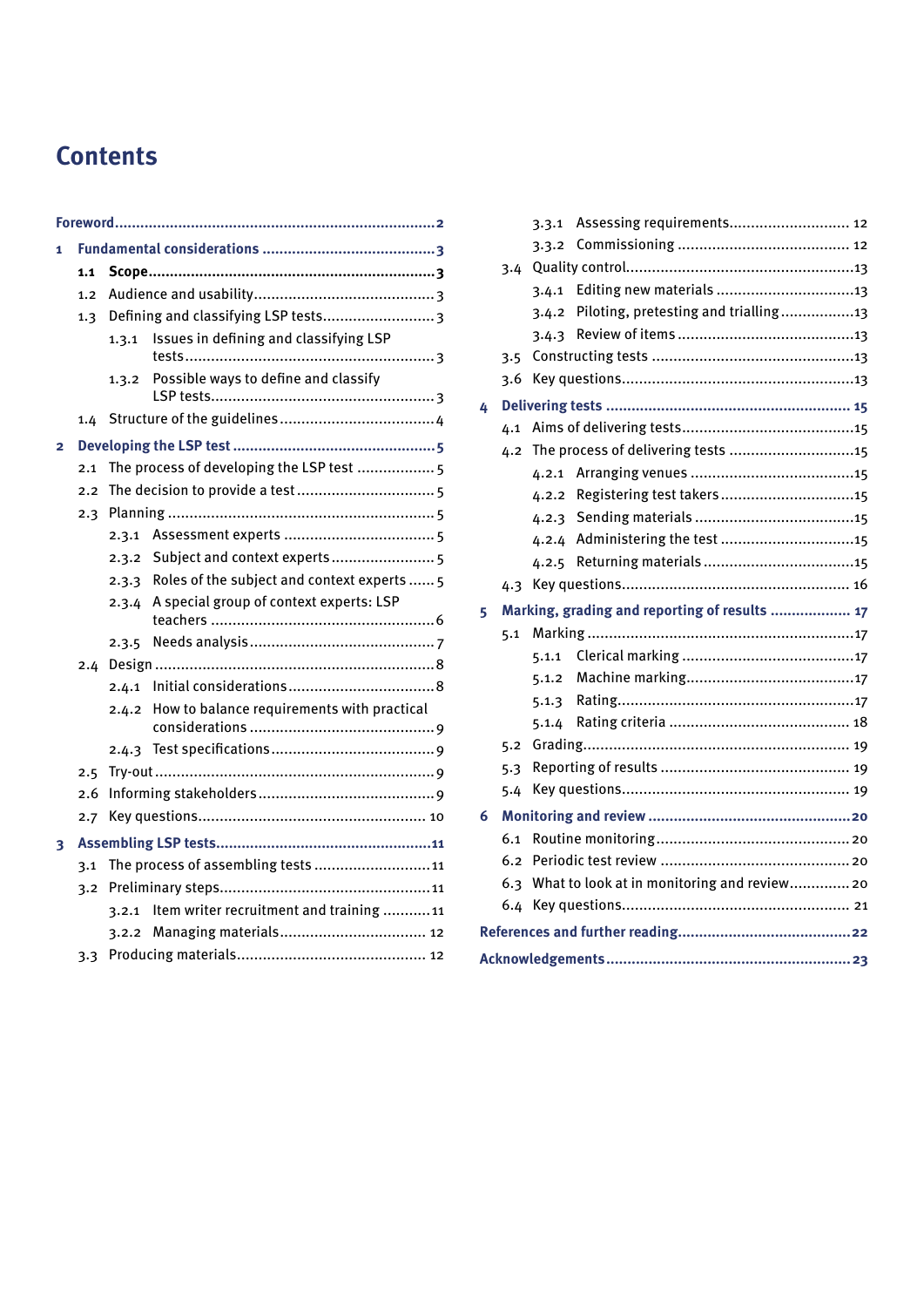# <span id="page-3-0"></span>**Foreword**

I am pleased to have the opportunity to write the Foreword to this supplement to the Manual for Language Test Development and Examining for use with the CEFR (2011). The supplement is a timely addition to the Manual and evidence of the continuing role that ALTE plays as an INGO with participatory status within the Council of Europe.

ALTE has a long-standing collaborative relationship with the Council's Language Policy Division dating back to the early 1990s. ALTE and individual ALTE Members have contributed to the development and evolution of the Common European Framework of Reference for Languages (CEFR) since the original authoring group and consultative committees were established in 1991/2.

Following the release of the draft version of the CEFR in 1996, ALTE was invited to produce the Guidelines for Test Development and Examining to accompany the Framework. This work was coordinated by Dr Michael Milanovic, who was the Manager of ALTE at that time, and the first set of ALTE/Council of Europe guidelines was published in 1997.

After the finalised version of the CEFR appeared in 2001, the Language Policy Division encouraged the development of additional resources to support appropriate uses of the CEFR in different contexts of learning, teaching and assessment. These resources have become known as the CEFR 'toolkit', which now includes a range of 'tools' to explain, exemplify, support and enable appropriate uses of the Framework. Examples of these resources include: a Relating Language Examinations to the Common European Framework of Reference for Languages (CEFR): Learning, Teaching, Assessment: A Manual with its Reference Supplement; Illustrative Descriptors and Calibrated Sample Materials; Content Checklists and Grids; and the Reference Level Descriptions (RLDs) – see the Council of Europe website and reference to Profile Deutsch, English Profile, etc.

ALTE has participated in many of these projects and continues to engage with the Council of Europe through ALTE's Special Interest Groups (SIGs). In 2008, ALTE was invited to revise the first guidelines for test development and examining to produce an updated Manual taking into account developments in the field of assessment and cross-referencing to the CEFR and its toolkit more effectively. This work, coordinated over a period of 24 months by the ALTE Secretariat and the ALTE CEFR SIG, involved consultation with nearly 100 participants from across the ALTE membership and beyond. The introduction to the Manual by Milanovic outlines the main aims and provides practical guidance to readers on how to use it effectively in their own assessment contexts.

Hard on the heels of the publication of that Manual, ALTE's Language for Specific Purposes (LSP) SIG started discussing the possibility of producing supplementary materials to enhance its use for providers of language for specific purposes (LSP) examinations. While the LSP group members acknowledged that the Manual in conjunction with the CEFR provides useful guidance for developing tests of general language proficiency, when it comes to LSP tests and especially 'strong (narrow) LSP tests', they acknowledged that these can be more difficult to develop without further guidance that makes reference to specific domains of use.

Rather than starting from scratch, the LSP SIG decided to build on the strengths of the Manual itself, one of which is that it very clearly presents the stages of test development and administration which apply to any kind of language test. That is why the supplement is still organised around the same core guidelines and process-oriented cycles.

Where the supplement comes into its own is with regard to domain specificity. The additional guidelines highlight this kind of specificity throughout all stages of the process by emphasising a number of essential concerns. These concerns include the vital importance of involving subject matter and context experts, the increased need to achieve situational and interactional authenticity and other considerations required in adapting the assessment system to the target language use (TLU) contexts. The aim is, therefore, to combine the common principles of language assessment with specific ways of complying with the requirements of domain-specific stakeholders.

As with all ALTE projects, this work has been undertaken with a clear focus on multilingualism, both personal (plurilingualism) and in relation to policy-making at institutional and societal levels. A cursory glance at the literature on LSP confirms that most of the research has been published in English and with reference to English language uses for specific purposes (ESP). The material in the supplement is therefore a welcome addition to the literature as it takes into consideration the diverse, multilingual contexts of assessment that ALTE represents and is designed to be applicable to all languages. Indeed, the examples used in the guidelines actually refer to different testing contexts in terms of the target language being learned and assessed. In many cases, the main reasons for learning a less widely used language are related to very specific purposes linked to work, study or social mobility.

In keeping with the CEFR concept and the evolving practices associated with its uses, I fully expect these guidelines to be extended and adapted according to stakeholder needs and as they are put to good use in 'real-life' testing programmes. I look forward, therefore, to new developments in future and to further additions to the CEFR toolkit produced by ALTE members.

> Nick Saville, PhD ALTE Secretary-General December 2017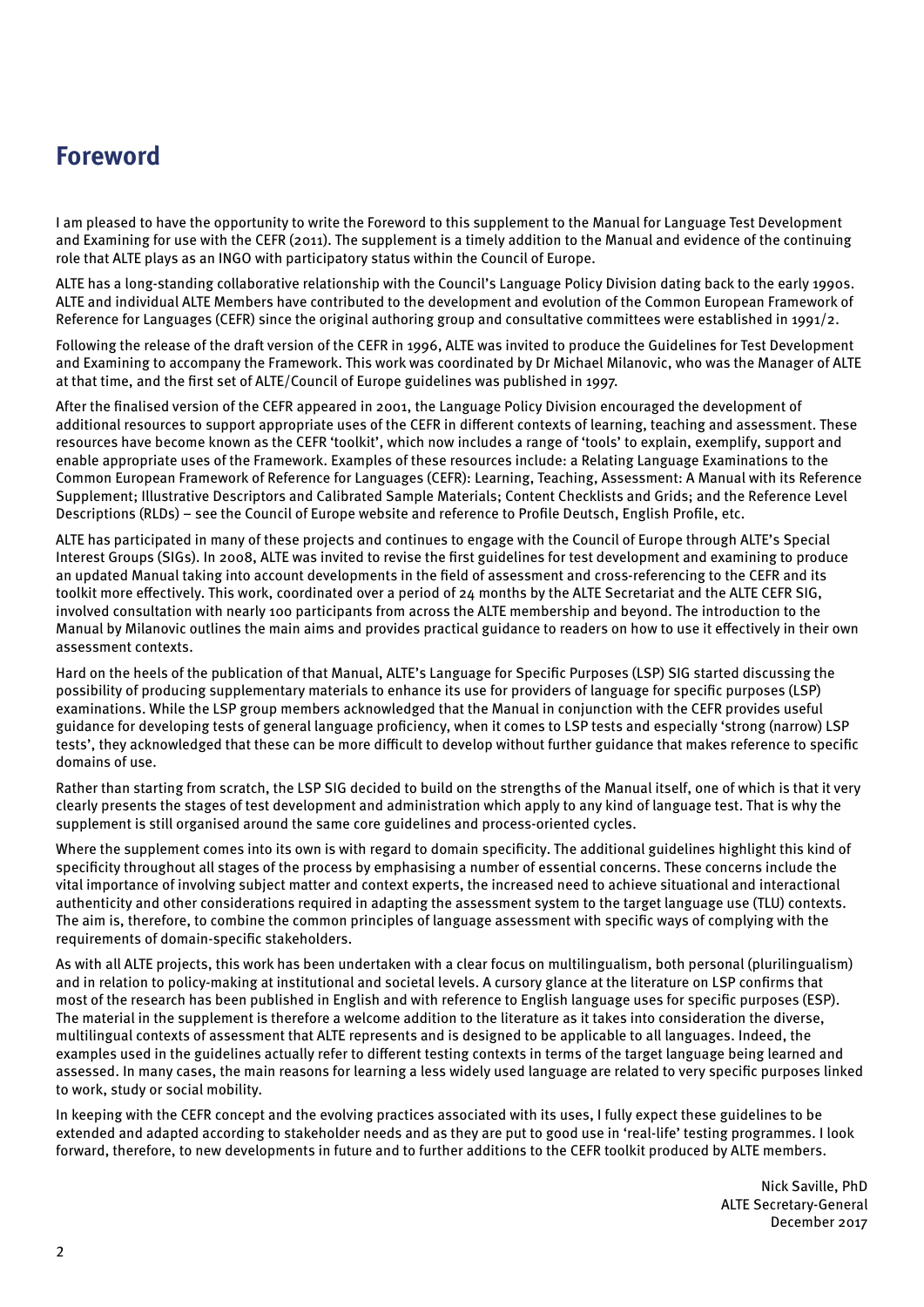# <span id="page-4-0"></span>**1 Fundamental considerations**

# **1.1 Scope**

Guidelines for the Development of Language for Specific Purposes Tests is a document designed to accompany the Manual for Language Test Development and Examining produced by the CEFR Special Interest Group (SIG) of ALTE for the Council of Europe. The purpose of these guidelines is to highlight issues specific to language for specific purposes (LSP) tests, while adhering to the basic test development principles/procedures presented in the Manual. The guidelines were developed by the LSP SIG of ALTE.

## **1.2 Audience and usability**

The guidelines are primarily aimed at test providers interested in developing LSP tests. The test developer is advised to follow the steps in the Manual (Chapters 2 to 6) for the development and administration of general language tests and consult, at the same time, the specific LSP test information.

# **1.3 Defining and classifying LSP tests**

LSP tests derive both their test content and test method from an analysis of the target language use (TLU) domain that is important to the test takers. The purpose of the TLU analysis is to predict language performance in specific contexts, such as a workplace (Douglas, 2001).

#### **1.3.1 Issues in defining and classifying LSP tests**

Producing a clear definition of what constitutes an LSP test versus a general purpose language test is not straightforward. Specialists regard them as a continuum of specificity: from very general to very specific tests (Douglas, 2000; O'Sullivan, 2006).

Some of the most important problems we need to address in defining LSP tests are:

- The variable extent to which mirroring the authentic language, tasks and contexts of the TLU domain is necessary. This makes it sometimes difficult to distinguish between an LSP test and more general performance-based testing.
- The crossover between language and content. For example, to what extent is a 'German for Business' exam testing candidates' knowledge of German, and to what extent is their knowledge of business being tested?
- The extent to which the involvement of specialists/informants in the domain is necessary for the development, construction, rating and grading of LSP tests – aspects which impact the validity of the test.

#### **1.3.2 Possible ways to define and classify LSP tests**

LSP tests can be classified by their purpose or by their content:

- by their purpose, for example: tests for academic purposes, tests for work purposes, tests for 'legal acts' (migration, citizenship), literacy tests;
- by their content, for example: broad and narrow LSP tests.

#### Broad LSP tests

A broad definition would include LSP tests situated closer to the general end of the continuum (O'Sullivan, 2006), for example tests related to Language for Business, or Language for Academic Purposes. For these more general LSP tests, it might not be necessary to include subject and context experts in test development, test construction, rating and review (although consultation with stakeholders and end users of test results is still very important).

As an example, see Occupational English Test (OET) (Australia), designed for a wide range of healthcare professions: [www.occupationalenglishtest.org](http://www.occupationalenglishtest.org)

For sample test materials of the OET: www.occupationalenglishtest.org/Display.aspx?tabid=2425

For another example, see Zakelijk Professioneel (PROF) (Belgium and the Netherlands), a B2 level exam for those who need Dutch in an occupational context, more specifically in healthcare and administration: cnavt.org/en/introduction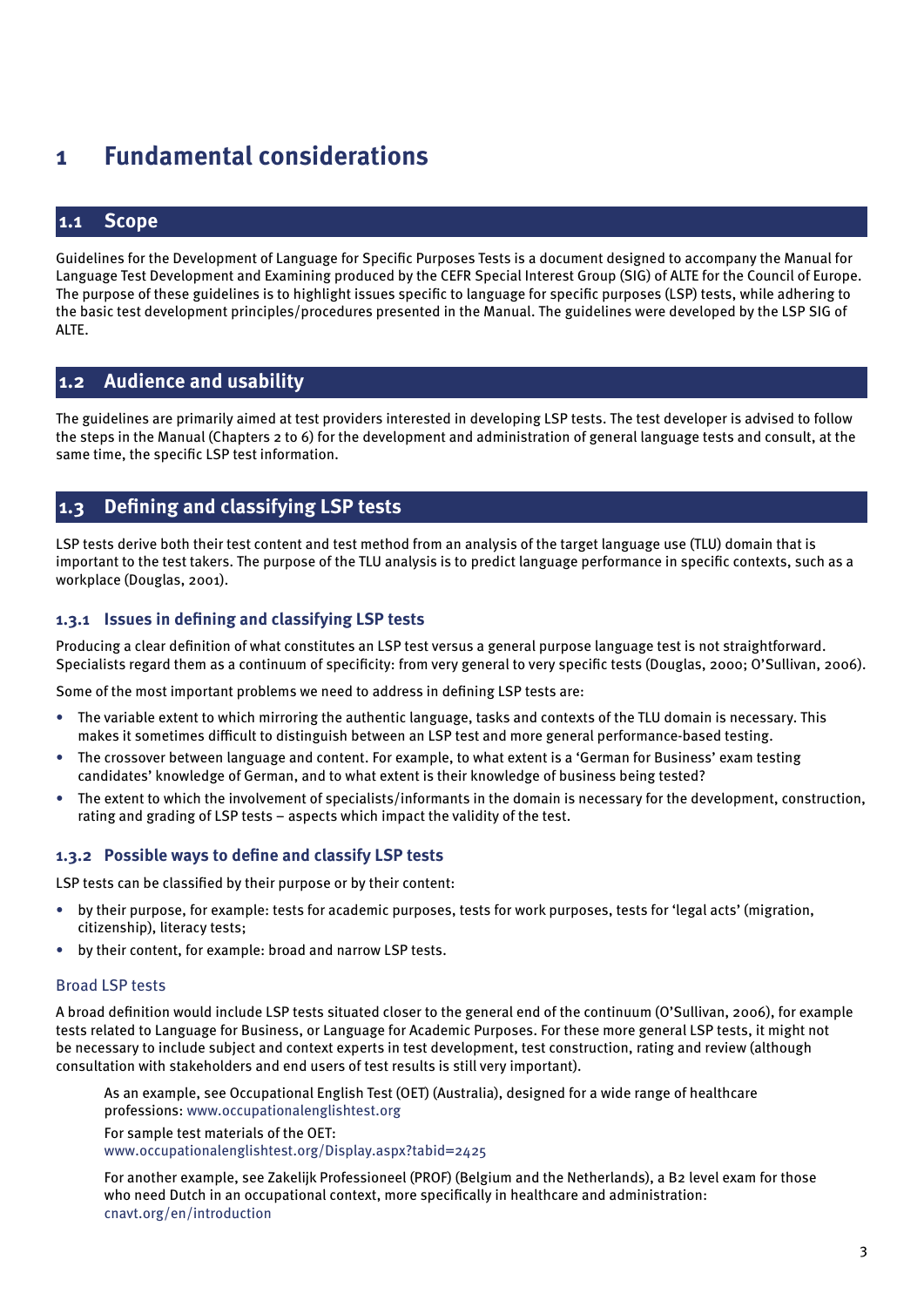#### <span id="page-5-0"></span>Narrow LSP tests

A narrower definition would restrict LSP tests to those focusing on a specific domain, for example Law, Finance, Medicine, and Aviation. For narrow LSP tests it would be important to involve subject and context experts at each stage of the development and construction process, and possibly also in rating. However, we should not forget that these LSP tests are still language tests and that language testing professionals would still keep the lead in the development and construction process.

As an example, see Canadian English Language Benchmark Assessment for Nurses (CELBAN): www.celbancentre.ca

These guidelines focus predominantly on narrow LSP tests, as they are more distinct from general language tests, and present more challenges to the test developer. However, broader LSP tests are also considered and referred to throughout the guidelines where appropriate.

## **1.4 Structure of the guidelines**

The Guidelines for the Development of Language for Specific Purposes Tests mirror the structure of the Manual for Language Test Development and Examining and hence contain the following sections: Developing the LSP test; Assembling LSP tests; Delivering tests; Marking, grading and reporting of results; Monitoring and review. The following key issues will be addressed in each section. These issues are identified as referring to content (C) or organisational matters (O).

#### Developing the LSP test

- Establishing a clear need for the test together with the main stakeholder(s) and making it clear that the test will address mainly the language needs within a specific domain. (C)
- Data collection: Depending on the domain, it is probably necessary to observe, interview, collect evidence, and so forth. (C) During data collection sufficient reference materials and resources should be obtained. (O)
- Providing clear specifications, which include functional needs analyses. (C)
- Identifying the core tasks, lexis, functions and grammar for the test. (C)
- Relating (or not) the test to the CEFR or another external framework/standard, depending on the context. (C)
- Finding and involving suitable subject and context experts to work in partnership with throughout the whole test developing process. (O)
- Establishing an effective dialogue with stakeholders at every stage. (O)

#### Assembling LSP tests

- Recruiting and training suitable (expert) item writers. (O)
- Finding subject and context experts and assessment experts to review the tests. (O)
- Pretesting and trialling: Finding suitable candidates in sufficient numbers. (O)
- Content coverage: Ensuring suitable and sufficient coverage of the domain. (C)

#### Delivering tests

- Assuring live conditions for administering the tests or part of the tests suited to the type of LSP test (labs, classroom environment, etc.). (O)
- Assuring special types of input (specific equipment, special instruments or substances). (O)
- Using special facilities or tools (e.g., software). (O)

#### Marking, grading and reporting of results

- Recruitment and training of (expert) raters. (O) (C)
- Rating by a subject or context expert and an assessment expert (two persons), or an assessment and subject and context expert (one person). (O)

#### Monitoring and review

- Taking account of feedback from stakeholders in the expert domain, and feeding this back into development. (O) (C)
- Review should mirror development in the field. (C)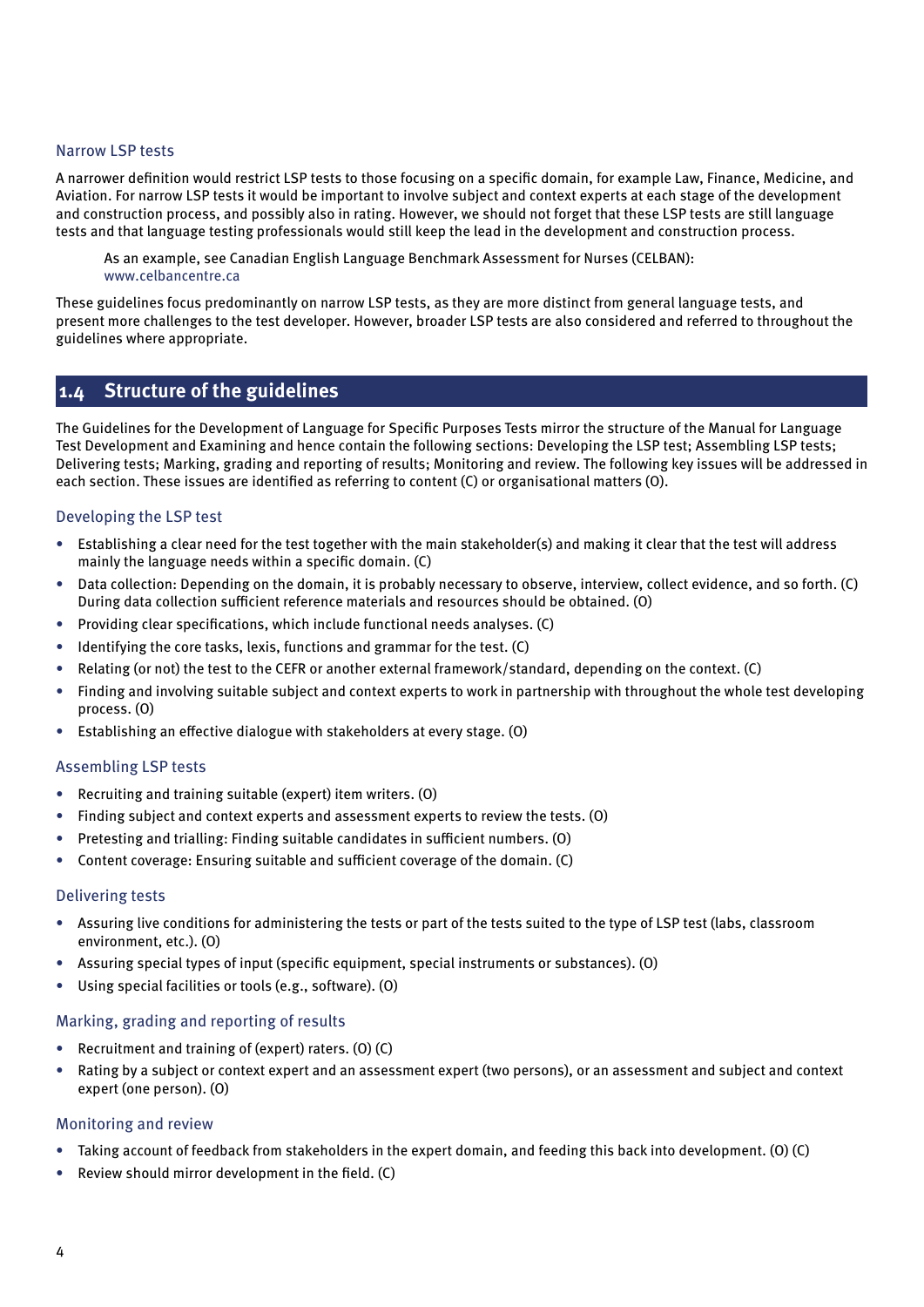# <span id="page-6-0"></span>**2 Developing the LSP test**

# **2.1 The process of developing the LSP test**

Most procedures of test development are identical for all language tests. Therefore, the test development team will consist mainly of experts of general language ability or proficiency tests (further called assessment experts). However, close collaboration with subject and context experts is crucial throughout the whole development process of LSP tests and should be taken into consideration from the start of test development.

## **2.2 The decision to provide a test**

Authorities are often crucial stakeholders in LSP tests. In some cases, language requirements for the licence to practise in a (professional) field are defined by law. In other cases, there are professional bodies which set out rules or at least provide strong guidance with respect to the required language skills. In these cases, recognition of the test certificate depends on official approval. Therefore, the decision to provide an LSP test must be taken in close consultation with all stakeholders who have a voice in the recognition of the certificates.

# **2.3 Planning**

#### **2.3.1 Assessment experts**

Assessment experts have the same responsibilities as in any other test development process, from needs analysis to the final delivery of results.

The role of the assessment expert in an LSP development project is to ensure that the highest technical and ethical standards are followed at all times. Another critical aspect of their work is to understand that the interaction with subject and context experts is critical. It is possible that the test developer may have a high degree of content expertise. However, this is unlikely to be the case on many occasions, so the test developer must be open to working with subject and context experts.

Assessment experts should keep in mind that professional subject matter is not their field of expertise. Even if the assessment experts feel that they have gained a good understanding of the subject matter in a particular domain, they should consult with individuals who have specific expertise in various aspects of the target area. It is also the case that this consultation is likely to be required throughout the development cycle in order to ensure that the tasks developed elicit appropriate language and also to ensure that they do not confound language and content.

#### **2.3.2 Subject and context experts**

The subject expert is a person with specialised expertise in a particular target area, e.g., an air traffic controller, a doctor. This person is critical in helping to define the test construct, i.e., the language and the production parameters of the context of language use, for example planning and speaking time. They can also help to identify sources of construct irrelevant variance, for example when a task is likely to result in language output that does not accurately reflect the construct.

The context expert might be a teacher of the language of a specific field (e.g., a teacher of English for Academic Purposes) or a professional who will interpret the expectations of the client or regulator (e.g., policy implementation specialist) in order to ensure that the resulting test is likely to reflect the needs of the client or receiving organisation(s).

#### **2.3.3 Roles of the subject and context experts**

When defining the test requirements for an LSP test the involvement of subject and context experts is crucial. Only they can shed light on the relationship between language and subject-related skills and the knowledge a candidate should master to perform adequately in a certain occupational field or profession. In most cases, these experts do not have a language testing or teaching background, which might make it more difficult to find common ground in all phases of test development. It is critical to allow sufficient time for consultations with these experts.

Subject and context experts will not always be able to describe language needs in specific linguistic terms. Therefore, for an LSP needs analysis, interviews with stakeholder groups should be conducted and, if possible, professional, and possibly other, stakeholders should be observed in their day-to-day work routines and contexts. These stakeholders can be divided into several groups (with nurses taken as an example here):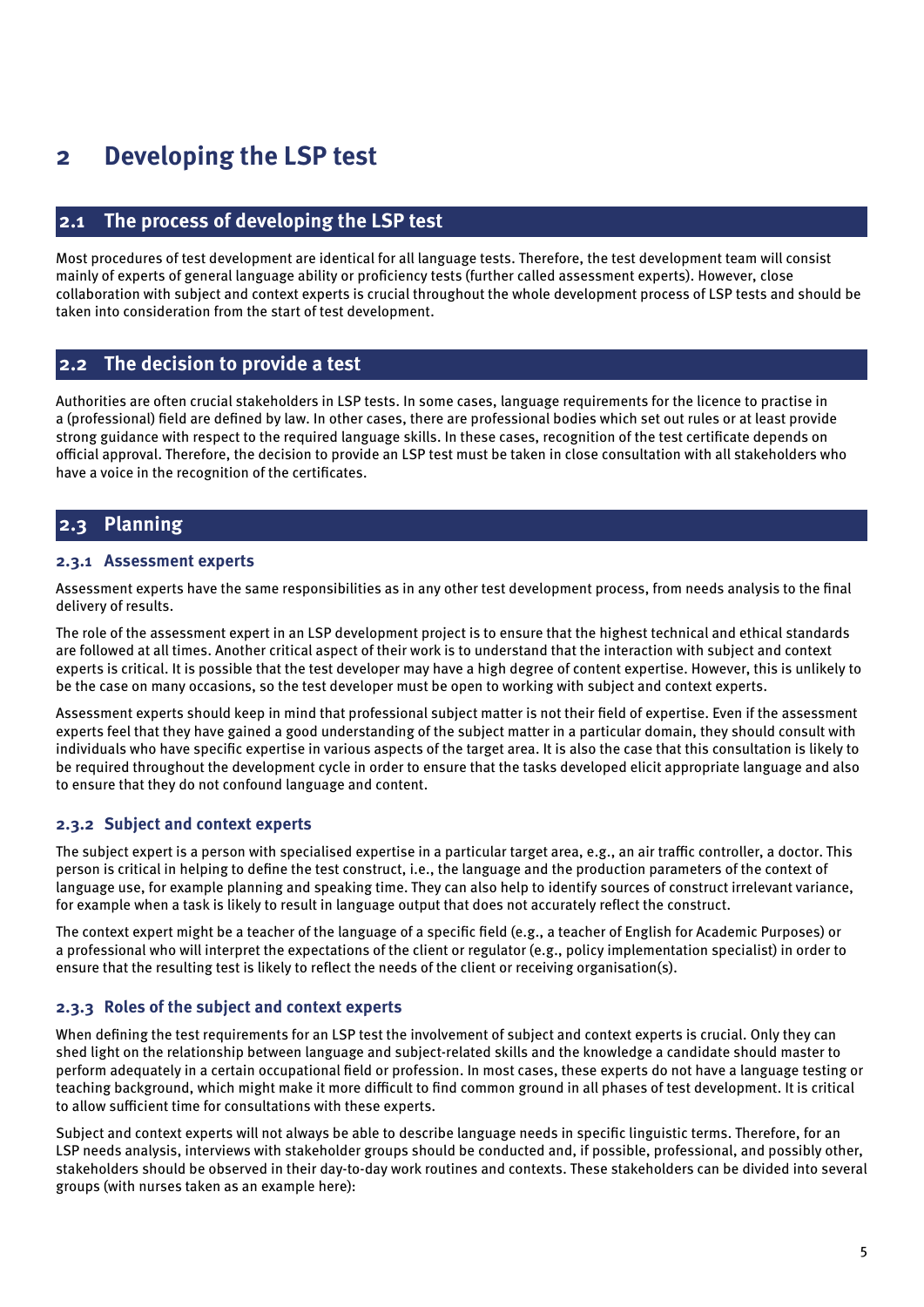- <span id="page-7-0"></span>• colleagues working at the same professional level as the test takers after passing the examination, e.g., nurses in a hospital;
- colleagues in a different (higher or lower) position, e.g., doctors, cleaners;
- staff at the managerial level, e.g., the head of the nursing staff, administrative staff;
- academic/teaching experts, e.g., in the training of nurses;
- patients (and patients' close relationships).

When choosing subject and context experts, it is crucial to get the right mixture, with the first group (future colleagues) often considered as the most important one. However, the critical thing to remember is to look to all relevant stakeholder groups when undertaking the needs analysis.

It is advisable to question performance standards set by non-linguists. Almost everybody has an opinion about his/her own language and many subject and context experts believe that they can intuitively define what the right level of language skills is. However, these intuitive judgments may be skewed by non-linguistic factors or by a dated view on language use. They may also result in quite different opinions on the performance parameters and conditions, and the level of language required to undertake a specific role (see for example Berry, O'Sullivan, & Rugia, 2012). These different opinions need to be addressed by the assessment experts.

The quality and usability of the materials provided by subject and context experts, e.g., authentic texts, and the items they might write, always need to be checked by assessments experts.

#### **2.3.4 A special group of context experts: LSP teachers**

A very relevant group of context experts are LSP teachers, who bring in a complementary perspective. They know the domain, their learners, the questions and needs which learners bring to the classroom. Experienced LSP teachers can act as a moderator or interpreter bridging the views of professionals, their employers and the learners, and communicating this shared understanding to the test developers and assessment experts.

#### Linguistic domain

LSP teachers will be able to provide valuable linguistic insights in the TLU. However, they might show shortcomings in understanding the professional field at hand. Teachers, therefore, should not be the only expert group consulted.

#### Cultural domain

LSP teachers often have a good grasp of cultural differences which might cause difficulties when test takers begin to work in the field (see Japanese language test for tour guides in Douglas, 2000, pp. 176–178). This is especially the case if learners already have an internship during their language learning phase and encounter difficulties. It is, however, not easy to actually address intercultural matters in the framework of a formalised test. Test developers should consider which aspects are testable, e.g., the choice of register and forms of politeness. For example, there are clear differences between Japanese and American participants in business meetings in their interactional interpretations of silence and other nonverbalisations (Fujio, 2004). The question is not whether these differences need to be addressed in a test (clearly they should not be addressed in a language test), but how the language required to deal with such situations might be assessed.

Furthermore, it might be a good idea to focus not only on highly specialised language as found, for example, in a medical report. Adding a more general task might help to get representative samples of the test takers' competence besides testing their specialised language skills. For example, doctors learning a language might be quite able to write a medical report as there are many routines or formulaic sequences that can be learned and reproduced with relative ease. It is quite a different challenge, however, to write an informal note to a colleague. Experience shows that this kind of 'simple' task often presents test takers with difficulties as they are not yet able to use the target language well enough to adapt it to different genres or modes of communication that are part of a new workplace culture. LSP teachers are often familiar with these culturally determined conventions and expectations of both sides – the target workplace culture and the workplace culture of the learner. They are confronted with them in their teaching and can convey this information to the assessment experts.

#### Experience in the field

In some cases, LSP teachers have some work experience of their own in the professional field. This small group of experts is most valuable. The LSP teachers can provide valuable input on linguistic functioning. They are also well suited to write items themselves, provided that they are trained. Items should always be checked for authenticity by professional practitioners.

If possible, both subject and context experts (e.g., LSP teachers) should be consulted in the initial process of a needs analysis, in the development of test specifications and test items. The subject and context experts have a consulting role, providing their perspective on the relevance and authenticity of test tasks.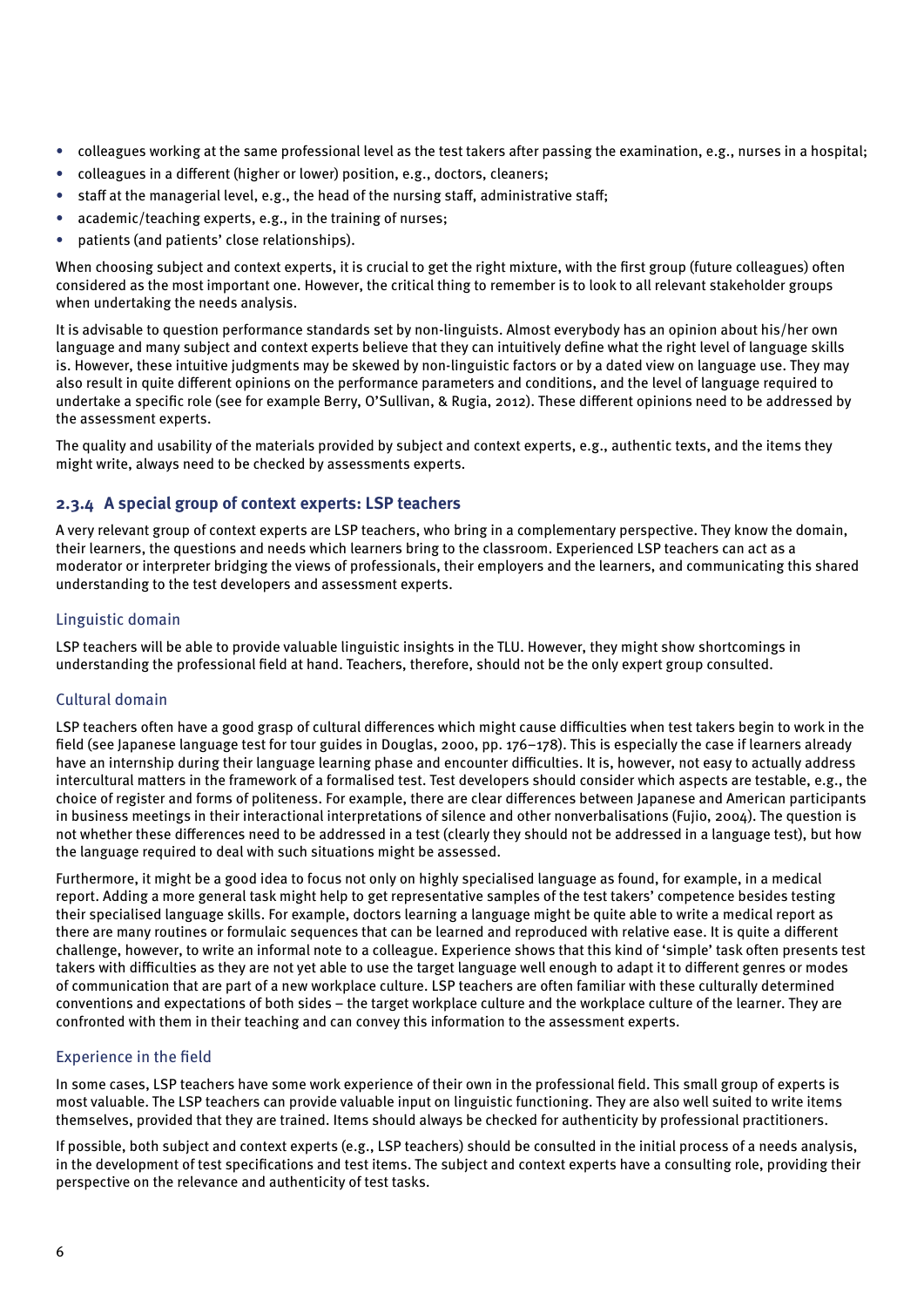<span id="page-8-0"></span>The three main groups of experts in summary:

| <b>Experts</b>     | <b>Examples of roles</b>                                                                                                                                                                                                    |
|--------------------|-----------------------------------------------------------------------------------------------------------------------------------------------------------------------------------------------------------------------------|
| Assessment experts | Overall test development experts, project managers, trainers of item writers, examiners, raters                                                                                                                             |
| Subject experts    | Informants about the domain requirements, consultants on construct definition and in test item/<br>task development, co-trainers of item writers, providers of authentic material, item writers,<br>reviewers of test items |
| Context experts    | Informants about specific language needs related to the domain, consultants about intercultural<br>differences, item writers, reviewers of test items                                                                       |

It is important to remember that other experts may need to be consulted. For example where specific national or international regulations are in place (e.g., air traffic control), experts in the legal and professional application of these regulations will contribute to the test developers' awareness and understanding of the context in which the test will be used.

We can see, therefore, that an LSP test is very much a collaborative process, with the assessment expert on the one hand, and the subject and context experts on the other hand, working together throughout the process.

#### **EXAMPLE: Informants for a test for nurses**

- **Subject experts**: Nurses working at a hospital (if that is the target workplace) can provide valuable insight into the linguistic challenges of the job. Interviewing and/or observing them can lead to insights in, for example, the kinds of texts nurses have to write, the typical format of specific texts, the time frame in which a text of a certain length has to be produced, and the needs of the audience. Further analysis of typical content and linguistic features has to be conducted by an assessment expert. Consultation with doctors can result in understanding the specific collaborative tasks between these two professional categories. Test tasks could be elaborated to include, for example, the need of the candidate to understand the indications and instructions given by a doctor and to act accordingly.
- **Context experts (teachers)**: Teaching nurses in LSP classes, teachers will have developed an understanding about typical text features. They often work with authentic samples from their learners' future workplace (maybe they are even teaching at the hospital itself) and they know how to teach writing and speaking skills. They will also be aware of interferences from other languages, in addition to cultural biases.
- **Health regulators/Policy makers**: Individuals who are expert in national/regional policy and policy implementation can advise on how policy makers/clients will perceive specific aspects of the proposed test, in particular tasks and reporting systems. They can also advise on validation approaches – it is unlikely that an assessment argument designed to appease test theorists in the USA (e.g., a Kane-based assessment use argument) will satisfy the expectations of a German or Irish nursing regulator who will most likely have specific concerns that should be addressed in a validation argument.

#### **2.3.5 Needs analysis**

Before putting together expert informants for a needs analysis, the assessment expert should first consult the literature on the teaching, learning and assessment of the language and content of the target area. This might include academic/scientific literature, technical reports and more practical documents such as subject-specific language can-do statements (where they exist). Other test developers (and experts) might also be consulted in this phase. Having gathered a group of experts, the process of needs analysis begins. Crucial questions for LSP test development are:

- Are there official regulations or laws which define the language test or test delivery conditions in any way?
- What is the social dimension of the test?
- What is the test's likely impact? Tests that give admission to professions or academic admission tests are high-stakes, often more so than general language tests.
- If the certificate is used for access to a profession or to academic studies, at what stage of the learner's journey towards his/ her goal is the language test administered?
- Which types of tasks best reflect the needs of the workplace? How authentic do the tasks need to be? How similar to the actual communicative tasks in the workplace?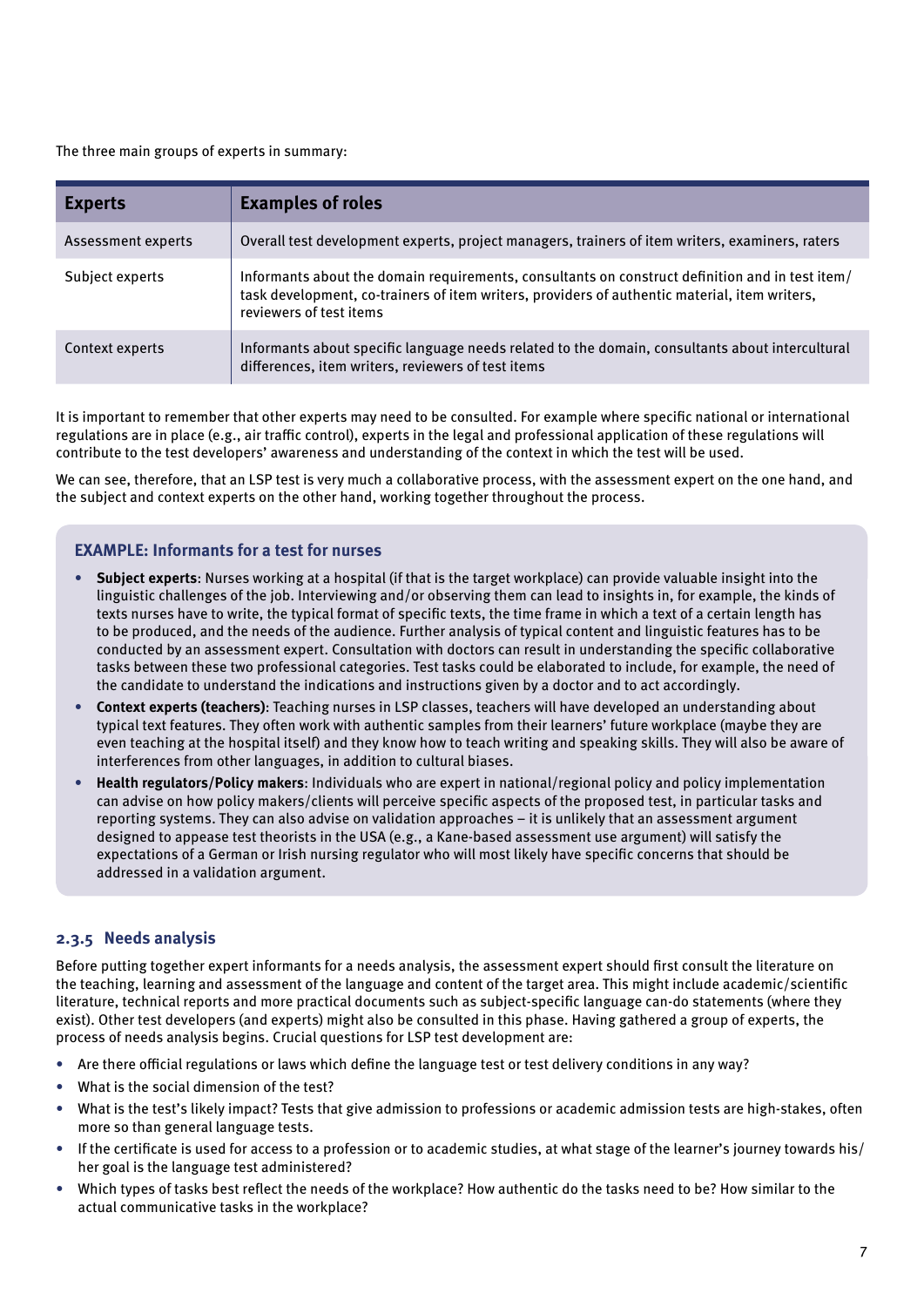- <span id="page-9-0"></span>• How do the language demands interact with the professional subject knowledge and skills in the field?
- What general language skills are needed in the TLU domain that the LSP test targets (i.e., a CEFR level in particular skills, in all skills, etc.)? Is there a threshold level? How has this been set?
- What specific language skills are needed for functioning in the workplace? Which domains, topics, themes and social contexts are relevant?
- What are the lexical, functional and grammatical requirements of the language used in the workplace?
- What role does jargon, technical language and professional language play?
- To what extent does cultural knowledge need to be incorporated into the test? How will this be done?

A needs analysis may include:

- consultations with subject and context experts;
- identification of any other critical stakeholder groups and inclusion of these in the process;
- surveys for experts as specified above, as well as learners/potential test takers;
- interviews with practitioners and/or different categories of stakeholders;
- curricula or teaching programmes;
- authentic written and oral materials: learning materials, tasks, texts, textbooks, recordings of professional activities;
- systematic observations at the workplace.

#### **EXAMPLE: Questionnaires for learners/potential test takers**

In a test commissioned to assess hotel industry language use, the information that emerged from the needs analysis questionnaire showed that the majority of the test takers would function as front-of-house staff, and that they would need to interact with customers. In this case, the test will need to focus more on the oral skills needed in staff–customer interactions.

## **2.4 Design**

#### **2.4.1 Initial considerations**

All test design starts with a clear understanding of the test-taking population. When an LSP test is first defined, experts often find it useful to imagine the test taker in his/her (future) work environment, e.g., on the runway of an airport. One should, however, keep in mind that an LSP test, even if it is highly specialised, is still a language test. It is, therefore, central for the test construct to elicit relevant and authentic communicative speech acts. This aim is not necessarily accomplished by testing at the workplace or by using instruments which are needed for the job. For the information gathering process there are several possible sources which will help to understand the test content and format as well as the TLU in the domain: literature, textbooks, (language) learning resources, job descriptions, but above all experts in the field.

Therefore, the test construct (and the tasks derived from it) need to reflect closely the TLU domain, which in the case of an LSP test can be very specific.

When scoring and rating criteria are discussed, the relation between content specific (e.g., task fulfilment) and more general linguistic (e.g., grammatical correctness) criteria needs to be clarified – keeping in mind that the 'perfect' candidate probably does not exist. What needs to be determined are the language skills of the 'minimally acceptable person' (see the Relating Language Examinations to the Common European Framework of Reference for Languages: Learning, Teaching, Assessment (CEFR): A Manual, Language Policy Division, 2009, p. 62). This is someone who can cope with the job at hand in a sufficient manner, although a higher level of competence might be preferable.

#### **EXAMPLE: Police**

When tests are developed for a particular organisation, often that organisation will describe a perfect person rather than a minimally acceptable one. For example, the perfect police officer will be completely fluent and able to communicate in all kinds of language varieties and registers.

Expecting advanced, C2 skills would exclude most applicants, and might disregard the question of the actual language performance of L1 speakers on the job or what language level professionals have to master in order to perform their duties in an adequate way. Therefore, it is necessary to determine the linguistic threshold below which a person's proficiency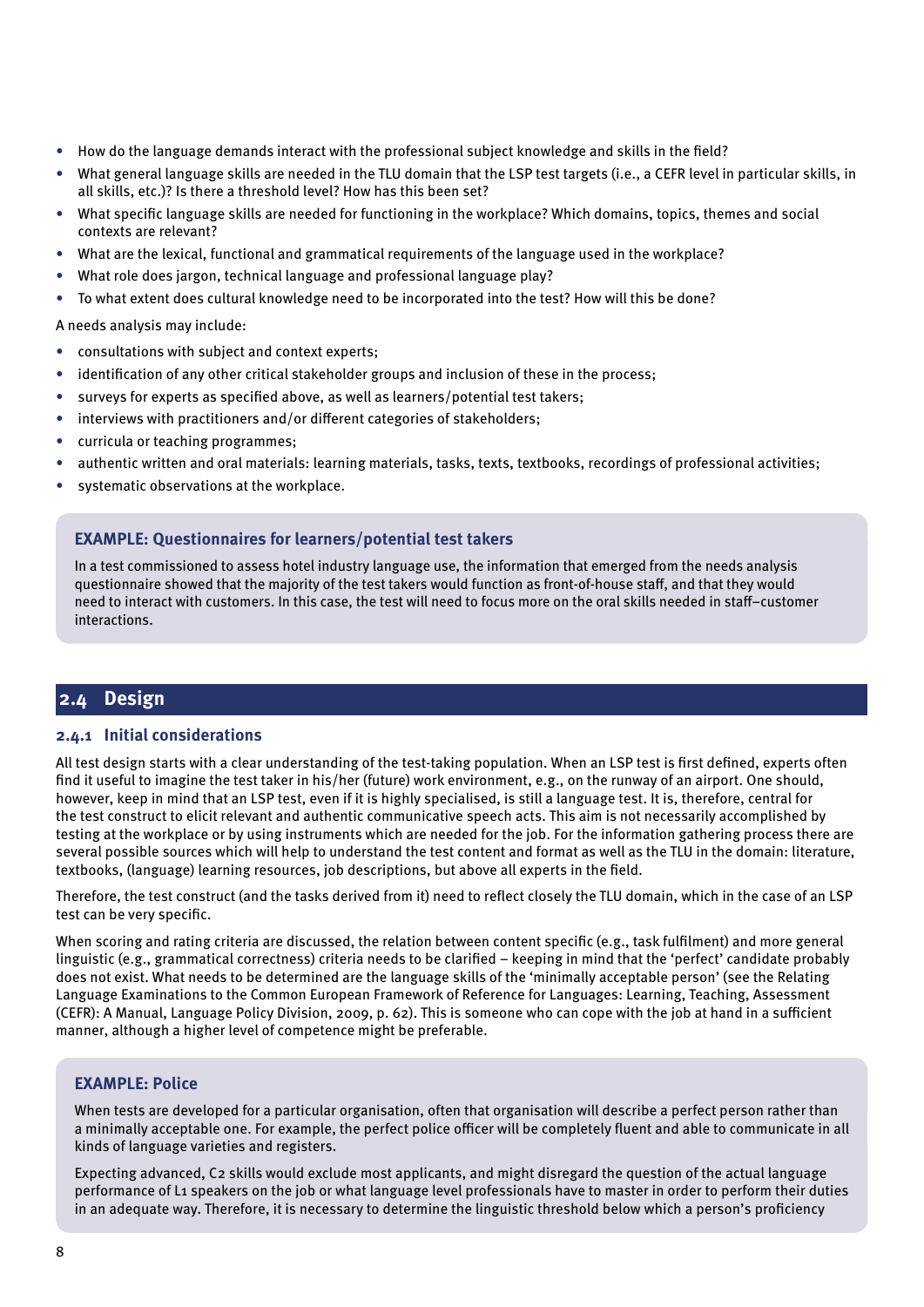#### <span id="page-10-0"></span>**2.4.2 How to balance requirements with practical considerations**

#### Authenticity

The necessary degree of authenticity of the test tasks must be determined. Is it necessary or desirable that candidates perform exactly the same task which they have to do on the job (e.g., a guide giving a tour or a pilot flying a plane)? Or, is it sufficient to identify the main language functions and to elicit them in an examination environment which could be more distant from the actual work context? Note that this discussion cannot be made by the test developer alone. All authenticity issues must be dealt with in consultation with subject and context experts.

#### Impact

In the process of reconciling requirements and constraints, it is crucial to discuss what information a test can actually provide. Stakeholders outside the language community need to accept that a language test alone cannot predict success on the job, at university, etc. as there are too many other factors apart from language that play an important role here.

#### Practicality

Depending on the specificity of the test, a more extensive cost–benefit analysis might be needed than with general language testing. A general first approval by the relevant authorities does not mean that the new LSP test will be a success; financial sustainability needs to be taken into consideration. First of all, the target group of test takers is always smaller than for general language ability tests. In addition, it is time-consuming and therefore expensive to conduct a thorough needs analysis in a specialised field and to involve subject and context experts (which you do not need for general purpose tests).

If a relatively low number of test takers is expected, this has an impact on test development. It is necessary to find institutions where pretesting and trialling can take place. If not enough quantitative data can be collected, it is crucial to plan on sufficient qualitative feedback in order to ensure quality.

#### **2.4.3 Test specifications**

The process of designing LSP test specifications is similar to that involved in general purpose language tests.

We recommend that the test developer always uses a model of test development and validation when creating the specifications as this tends to ensure that all relevant issues are systematically dealt with during the process. One useful approach is provided by the socio-cognitive model (Weir, 2005). See O'Sullivan and Dunlea (2015) for a detailed example of a test that has been developed using the model.

#### **2.5 Try-out**

Additional aspects to be considered in the try-out phase of the LSP test development are:

- Are there enough representative test candidates? For some LSP tests a qualitative, small-scale try-out or piloting might be the most relevant option, especially in the case of very specific tests, such as admission tests for a specific profession. In such cases, representative native speakers can also be included in the piloting of the LSP test (e.g., those in training for the job).
- In case of very few candidates, take care not to pilot the test on future test takers.

Generally, at every step of test development, it is important to check with the stakeholders whether the chosen task types represent common practice in the aimed profession (i.e., qualitative feedback).

#### **2.6 Informing stakeholders**

Some stakeholders, for example employers, might be critical of what they see as assessment experts judging professional, nonlinguistic competencies. On the other hand, these stakeholders may feel that they are able to judge the language competencies necessary to function at the workplace. In order to avoid misinterpretations, a dialogue between all parties involved has to be established. It might be productive to organise this dialogue around the criteria for rating test takers' performances, task fulfilment or other aspects relating to language assessment literacy (see also section 3.2.1).

For all stakeholders it is essential to receive information on how the LSP tasks were developed, in what way subject and content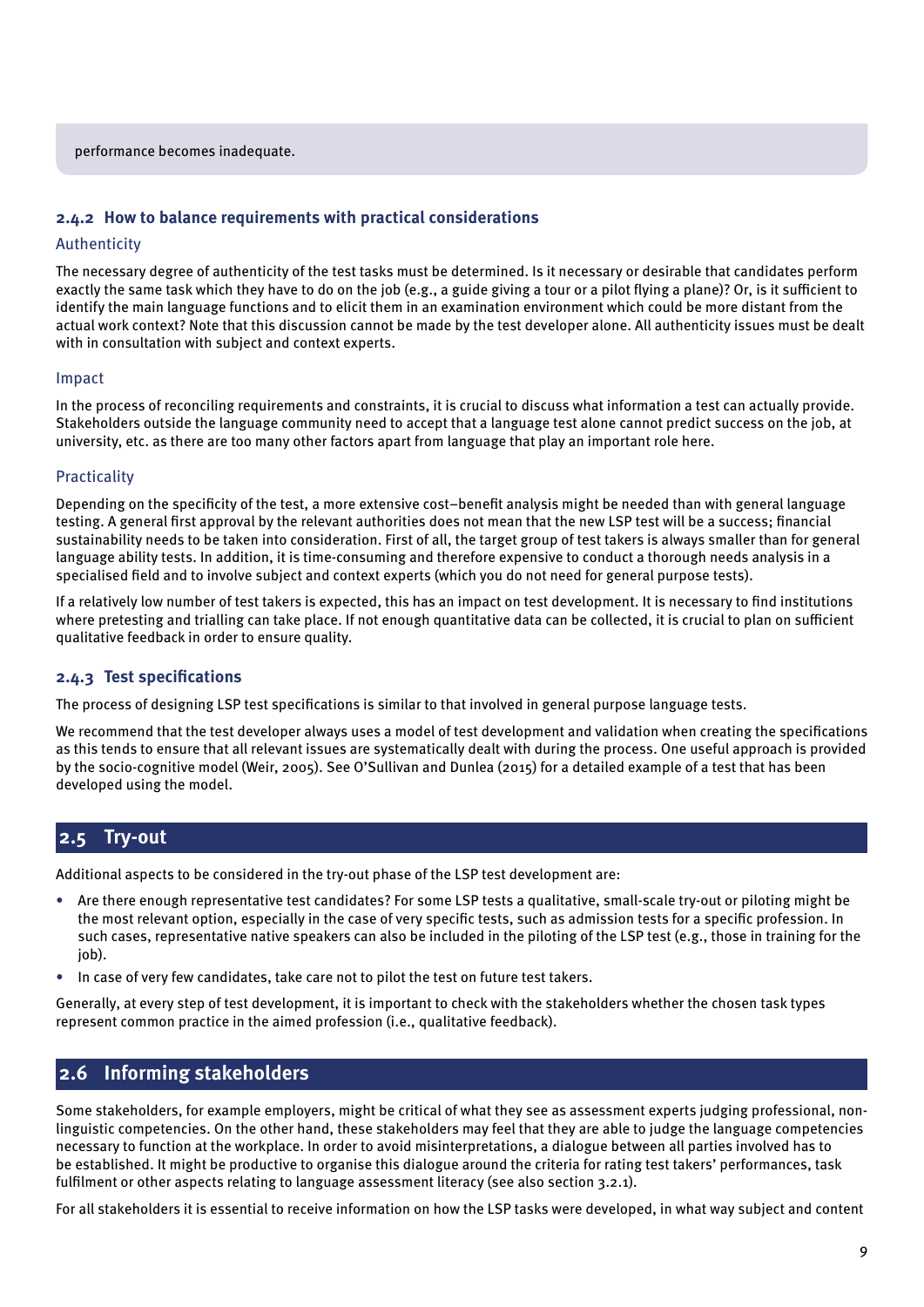<span id="page-11-0"></span>experts were involved and how the rating process and other validity issues were addressed. In other words, stakeholders should be considered when developing validation reports/arguments. See O'Sullivan (2016) for a detailed discussion on the role of stakeholder groups in the test development and validation process in which these key groups are seen as central to the whole process, from the initial construct definition to the construction and delivery of any later validation reports.

# **2.7 Key questions**

- Who are the stakeholders?
- Who decided that a test should be developed? Are there any official regulations?
- How will the test results be used in the domain/sector?
- How can the quality of the test be assured? What are the minimum requirements referring to quality?
- How many test takers will be tested? If a relatively low number of candidates is expected, which provisions are being taken for quality assurance (in the try-out phase as well as later on)?
- What insight into the test use and the requirements of various stakeholders can subject and context experts provide? To what extent can they define the required language skills?
- What information can observations of and interviews with stakeholders provide?
- What are the core lexis, functions and grammar in the work context or profession?
- What types of tasks are necessary to elicit the required language skills?
- Do the chosen task types represent common practice in the profession?
- How can practical constraints (time, finance, etc.) and stakeholders' requirements be balanced?
- How can stakeholders in the field be informed appropriately?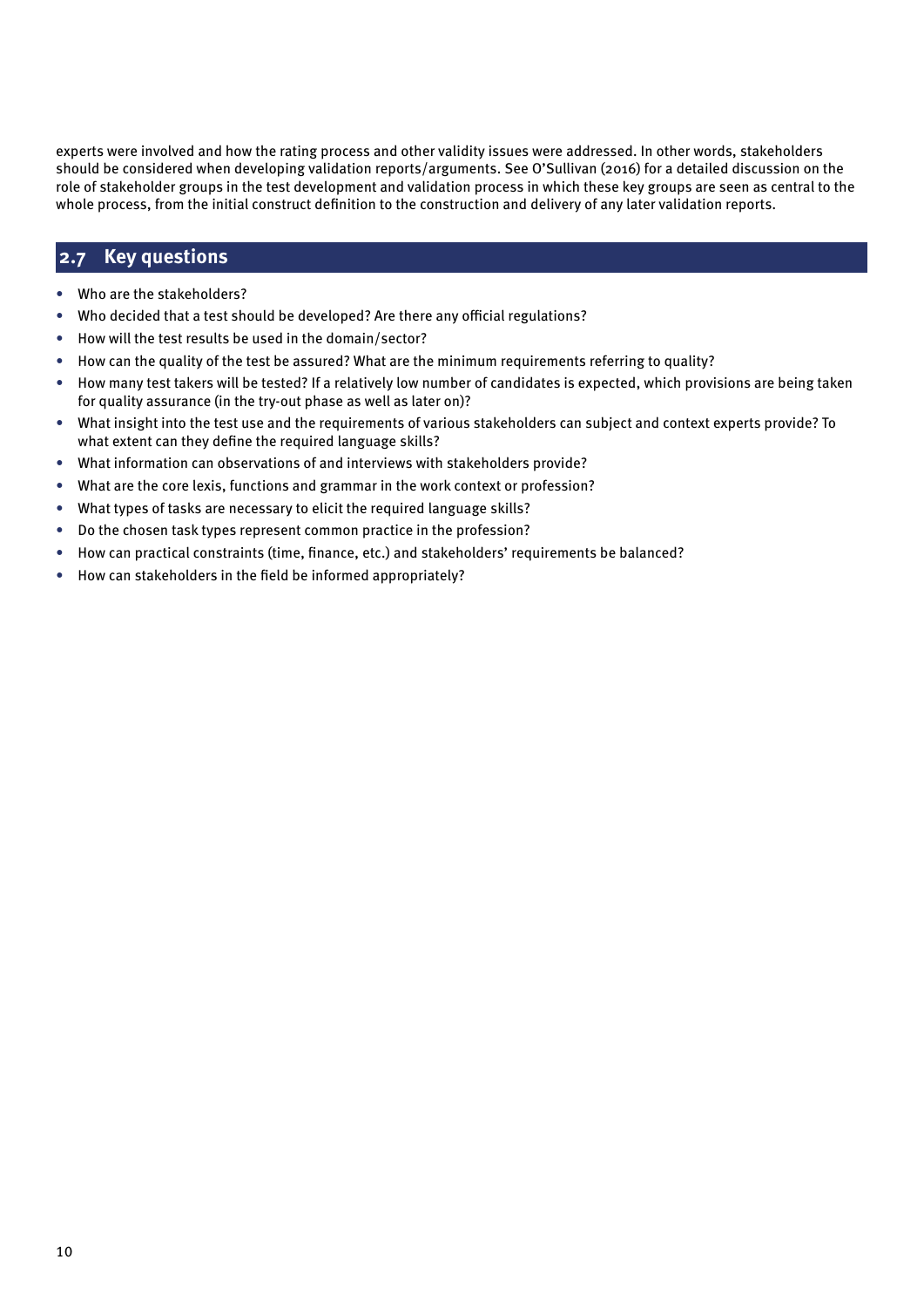# <span id="page-12-0"></span>**3 Assembling LSP tests**

## **3.1 The process of assembling tests**

The process of assembling an LSP test does not fundamentally differ from the steps that have to be taken for general language tests.

#### **3.2 Preliminary steps**

#### **3.2.1 Item writer recruitment and training**

In Chapter 2, different kinds of experts and their role in developing an LSP test were discussed. In the assembling stage, the subject and context experts (especially LSP teachers) might be recruited and trained as item writers. If these experts write items, assessment experts have to check whether the items work as intended with respect to language. On the other hand, when the items are written by experienced assessment experts, the authenticity of the tasks should be checked by a subject and/or context expert.

A good way to divide roles between the two main groups of experts might be to let the subject and context experts find authentic texts and contexts as a starting point, whereas the assessment experts might be more suited to write the actual items.

Whatever the exact role for each group of item writers, they all have to be trained adequately. The cooperation works best if:

- the subject and context experts understand that their intuitive understanding of language requirements might not enable them to write items as needed for a language test;
- the assessment experts accept that even though they might have gathered considerable content knowledge in the field they might not be able to judge the finer points in the professional field.

Both groups of experts need to understand each other's perspective and to follow the test requirements as laid out in the test specifications. One should be aware that the interaction between all the experts might take up a lot of time and might be challenging for the participants.

Overview of the experts' roles and characteristics in the item writing process:

| <b>Experts</b>                | <b>Roles</b>                                                                                                                                                                                                                                                                                                                                | <b>Characteristics</b>                                                                                                                                    |
|-------------------------------|---------------------------------------------------------------------------------------------------------------------------------------------------------------------------------------------------------------------------------------------------------------------------------------------------------------------------------------------|-----------------------------------------------------------------------------------------------------------------------------------------------------------|
| Assessment experts            | Monitoring and supervising of the item<br>writing process (recruitment, training,<br>reviewing, etc.), item writing, item/task<br>reviewing                                                                                                                                                                                                 | Have previous experience in designing<br>tests for general language ability or<br>language proficiency, acquire up-to-<br>date knowledge in the LSP field |
| Subject experts               | Training of assessment experts<br>in content domain requirements,<br>providing texts/sources for the test<br>items, supporting item writers in<br>understanding certain materials<br>(texts, areas of vocabulary, etc.) in<br>TLU situations, item writing, writing of<br>samples of anticipated response for<br>items, item/task reviewing | Have current experience in the domain,<br>can detach themselves from their<br>specific workplace and take a broader<br>perspective on the field           |
| Context experts: LSP teachers | Training of subject experts in content<br>domain (linguistic) requirements, item<br>writing, item/task reviewing                                                                                                                                                                                                                            | Have expertise in both language and<br>the subject content                                                                                                |

For understanding and being able to use content-specific input, an item writer needs to familiarise themselves with the language of the specific field, e.g., terminology, rhetorical structures, etc. (Selinker (1979) in Douglas, 2000, pp. 97–98).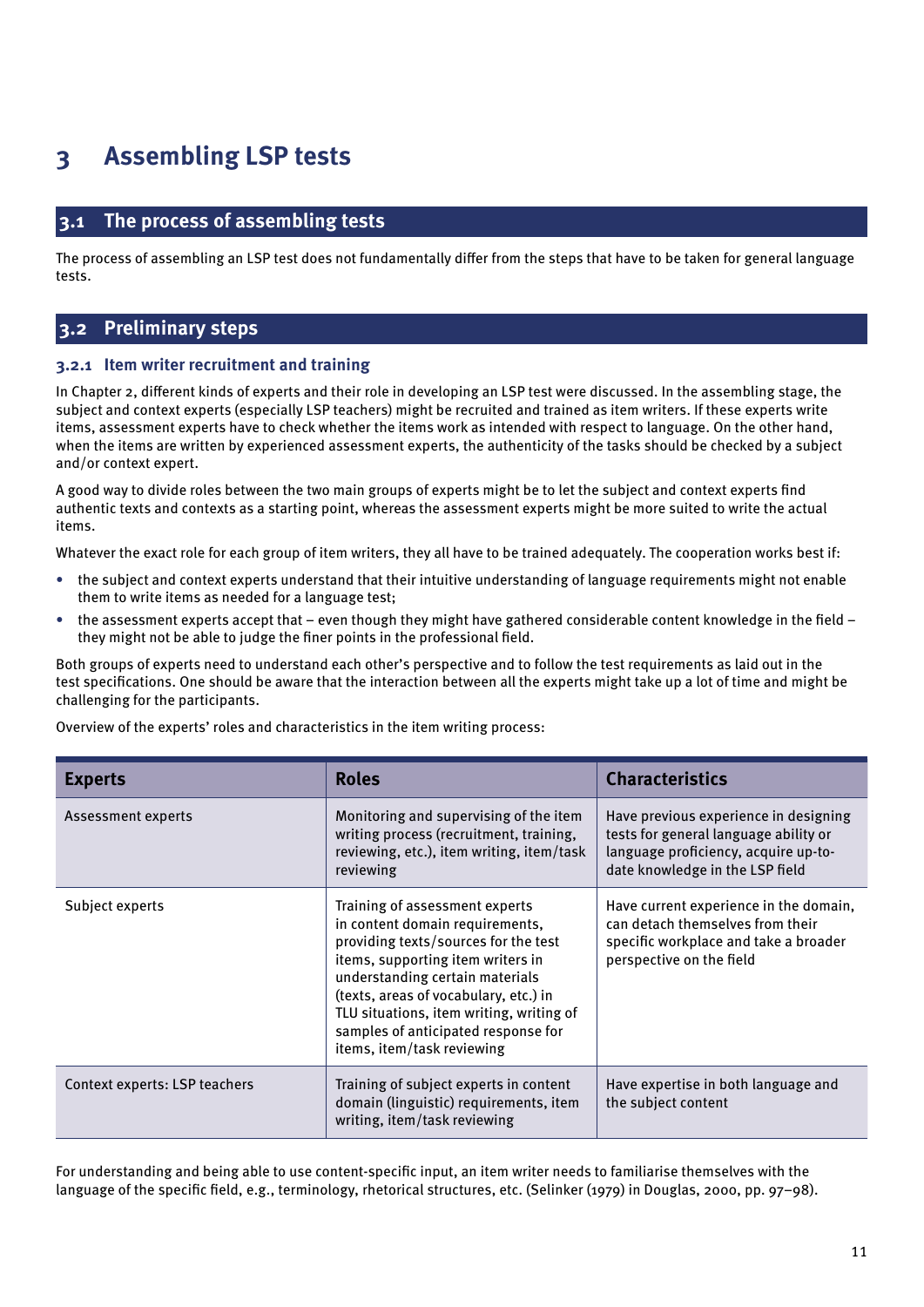<span id="page-13-0"></span>Some methods for assessment experts to acquire subject expertise are:

- train with the help of subject experts;
- have preparatory stages, in which the items they produce are assessed by experienced LSP item writers or subject expert item writers and feedback is given;
- consult vocabulary lists, literature and authentic (written) material in the field;
- familiarise themselves with the specific domains (e.g., by grounded ethnography, context-based research Douglas, 2000, pp. 93–96) and discuss the information obtained with subject experts;
- audit or take an LSP test in the domain, previously produced by experienced LSP item writers, in order to familiarise themselves with the specific language, the specificity of the tasks and the perspective of the test taker in the actual target language contexts.

#### **3.2.2 Managing materials**

The professional domains the items are created for could be highly specific, quite varied and not always easily and clearly distinguished from one another for a non-specialist, so item management might be a considerable challenge in terms of content. Therefore, subject experts need to be consulted in the process of categorising these items according to the professional domain addressed in the test.

#### **EXAMPLE: A test for nurses in hospital and in nursing homes for the elderly**

If, for example, a test for nurses is designed to cover two workplaces, i.e., hospitals as well as nursing homes for the elderly, it is not always easy to accommodate both areas equally well. While the practitioners of geriatric or hospital care may feel their respective fields to be quite well defined and easily distinguishable from one another, assessment experts might well miss the finer differences. Hence, they might not be able to categorise items correctly and consequently might get the mix of tasks wrong.

## **3.3 Producing materials**

The cycle of the production of items closely follows the one for general language tests, with the potential involvement of specialists at all stages.

#### **3.3.1 Assessing requirements**

It is always a relevant question how many items need to be produced in order to have a functioning item bank which covers the need for a certain period of time. If an LSP test is either relatively new or if there are few test takers, item writers might not have the same routine in producing fitting items as in the case of general proficiency tests. Commissioning more items than the minimum necessary is highly advisable. A certain surplus (at least 30%) is needed as more items than usual might have to be rejected after pretesting. Two ways to improve on the efficiency of item writing are:

- to have very clear written specifications (and item writer guidelines);
- to build expertise amongst the item writers by asking individuals to focus on particular types of tasks or items until they gain sufficient experience.

#### **3.3.2 Commissioning**

The list of requirements (details of the materials required by the commissioner) should specify as clearly as possible what the item writers' and reviewers' tasks are. For LSP tests, the regular experienced item writers might not be qualified. Therefore, the test provider will have to find new LSP item writers and subject experts who might not have much experience in producing materials for assessment purposes. This does not only relate to the content of test items, but also to formal aspects (e.g., keeping to the specifications in terms of text length, maintaining an adequate register, selecting visual prompts).

Apart from the test specifications, helpful documents for item writers include:

- a profile of the target test taker;
- a list or lexicon defining the range and level of vocabulary and/or language structures to be used;
- relevant sources of material or texts of reference (e.g., domain-specific dictionaries or encyclopaedias) for the domain.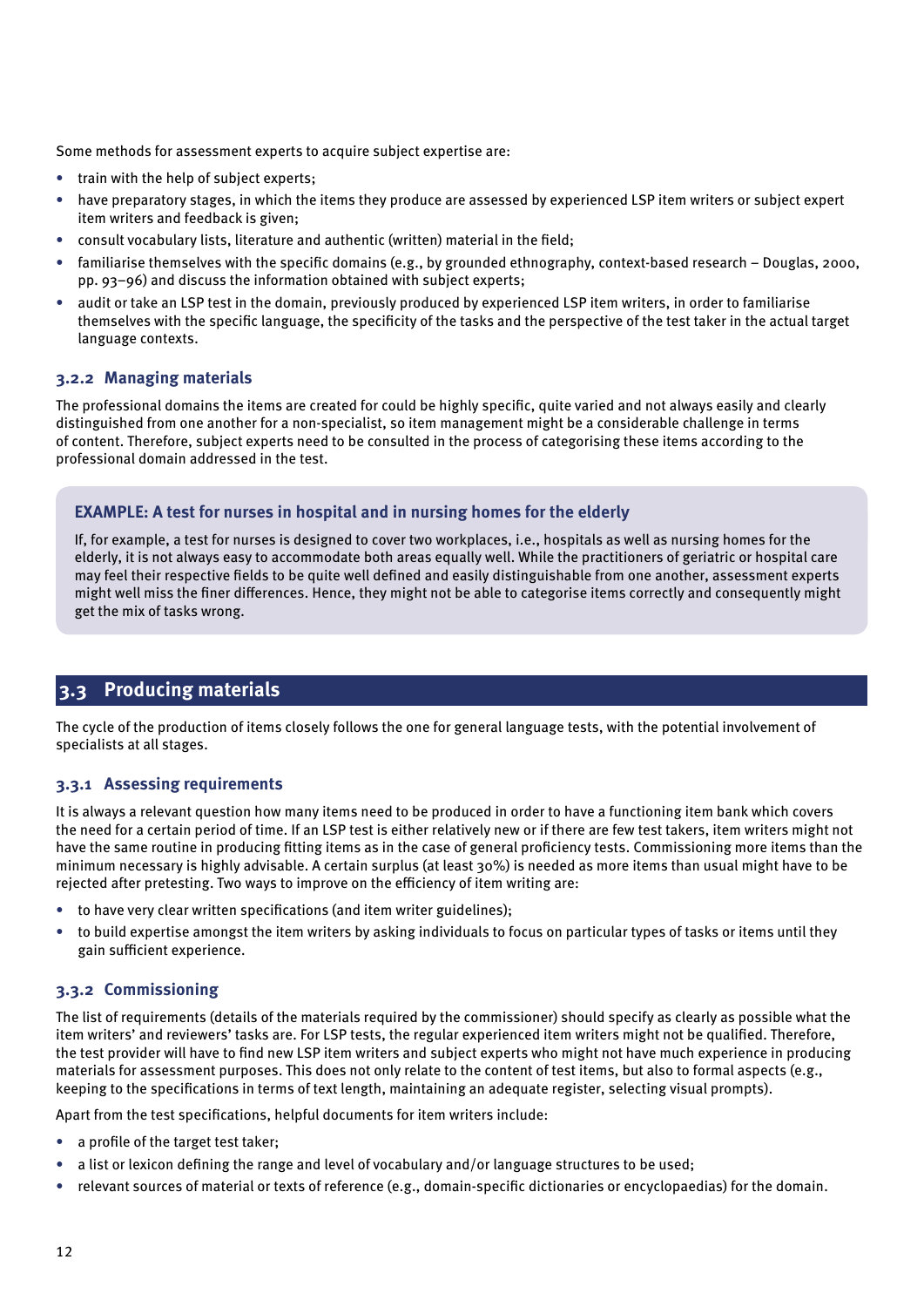<span id="page-14-0"></span>Where available (i.e., in an existing test), the following may also be of use:

- sample student performances;
- past papers, marking criteria, answer keys.

# **3.4 Quality control**

#### **3.4.1 Editing new materials**

In the case of LSP tests, the process of checking the quality of the materials has two dimensions:

- the language aspect (CEFR level, language functions, grammar, vocabulary, etc.);
- the specific purpose background knowledge (whether the materials are accurate, whether they ensure suitable and sufficient coverage of the domain, etc.).

Items should be checked by two types of specialists: assessment experts on the one hand and subject and context experts on the other hand. However, the participation of subject and context experts in editing meetings is likely to be limited to the early stages of the development and delivery of the test. It is highly unlikely that such experts will engage with the test beyond this stage due to cost and personnel resourcing issues.

During editing meetings, new item writers should have the opportunity to participate in checking the quality of draft materials and to learn from experienced item writers and subject and context experts.

In case there are constructed response or open-ended questions, the key must provide more information than in the case of selected response items: the rater will not only need very clear and precise definitions and examples of (task-specific) characteristics that are to be considered in assigning a score, but also guidance on how to deal with factual, content-related errors.

#### **3.4.2 Piloting, pretesting and trialling**

Piloting, pretesting and trialling or a combination of these methods must be used.

However, pretesting and trialling, which always require a certain number of participants, can be difficult for LSP tests. There is a smaller number of LSP test takers in general, so finding suitable candidates for pretesting and trialling in sufficient numbers could present a problem.

Therefore, piloting the materials might become very important. In a pilot, qualitative feedback on both content and language should be collected from item writers specialising in the same domain, students involved in the area of interest for the test, and subject and context experts. Feedback might be given by both native and non-native speakers of the target language.

## **3.4.3 Review of items**

The procedures in the review phase following piloting/pretesting do not differ from those in general language testing. However, given the specificity of the domain(s) for which the test is created, essential factors involved in the process of piloting/ pretesting (e.g., number of test takers and/or their representativeness for the target population) might not produce the most relevant results in statistical analysis. In consequence, qualitative data need to be collected from test takers, test providers, experienced item writers and content and context experts.

# **3.5 Constructing tests**

Once enough materials are collected, tests can be constructed.

The test construction stage involves balancing a number of different aspects, such as test content and item difficulty. Assessment experts as well as subject and context experts should be involved in this process. For example, it might be difficult to establish item difficulty solely based on quantitative analysis. Qualitative input from both types of experts might be needed to determine item difficulty.

# **3.6 Key questions**

• Who will write the materials: assessment and/or subject and context experts? What should the specific requirements for item writers be, particularly with respect to content?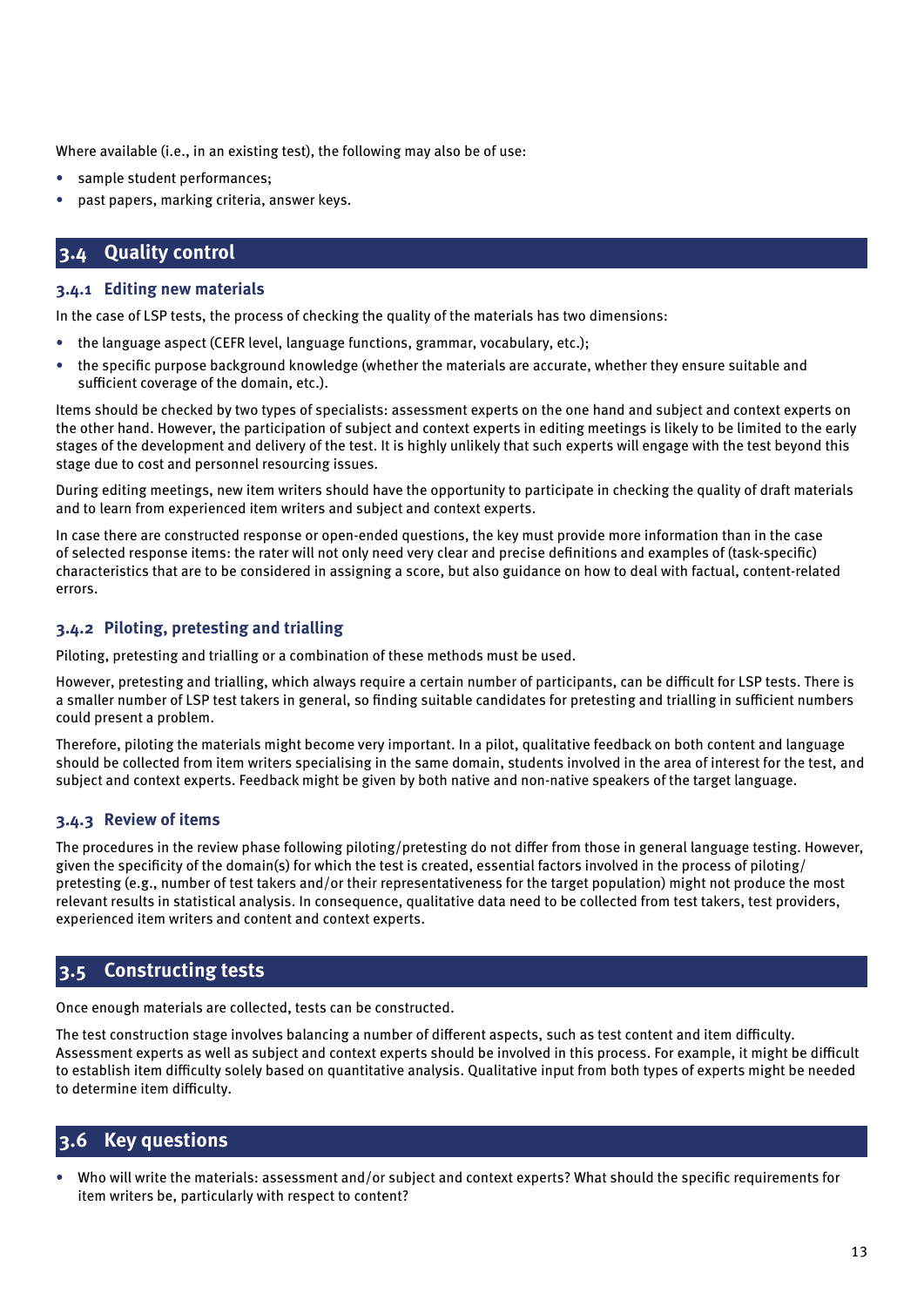- How will the assessment experts who write items be trained in the specific professional domain? Who will carry out the training?
- How will subject and context experts who write items be trained in the language requirement of the domain?
- How will topical content, authenticity, context, and the other variables be balanced in item writing?
- How comprehensively is the language of the domain defined or described and how is it reflected in the items?
- To what extent is the help of subject and context experts necessary? What is going to be the role of these experts in the test assembly phase?
- How will the items be piloted, pretested or trialled? Are there enough test takers?
- What type of analysis is more adequate for the performance data gathered through piloting, trialling and pretesting, especially if there are not enough candidates for these?
- Are subject and context experts going to be involved in editing meetings?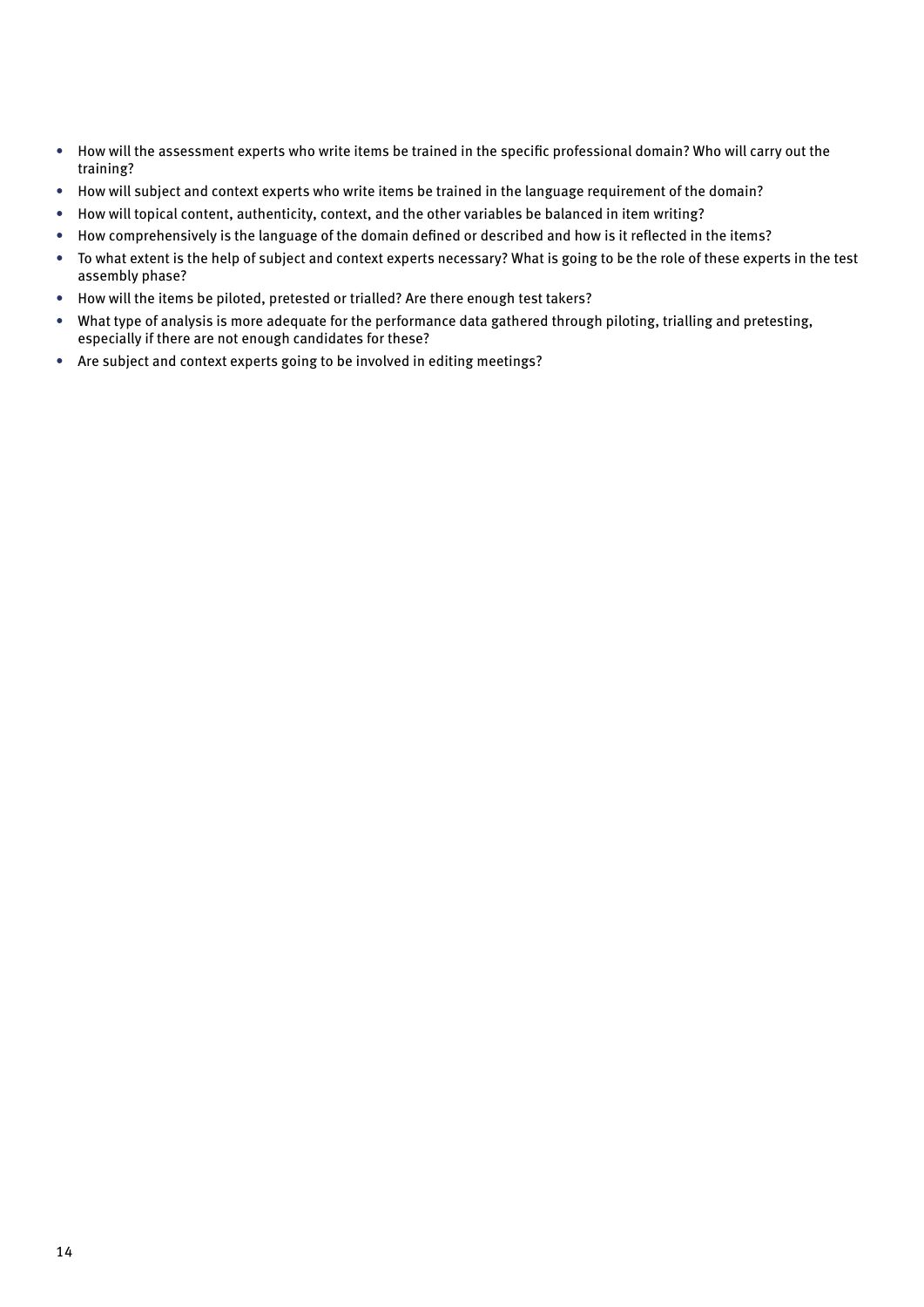# <span id="page-16-0"></span>**4 Delivering tests**

# **4.1 Aims of delivering tests**

In general, an LSP test is delivered as any other language test, either as a paper and pencil test or online. Testing in the working environment could be a special LSP feature, for example, if an air traffic controller were tested in the control tower at the airport.

## **4.2 The process of delivering tests**

Most people interested in an LSP test will already be active in the labour market. They may be satisfied employees who are interested in a language qualification as a route to promotion, or persons who might intend to find a job or change jobs. Alternatively, they may be an employer who is looking for help in selecting appropriate staff. As with any test, administration should be organised to fit the agendas of the test users or takers, with tests taking place over a weekend or a holiday period if required. This may have an impact on the registration process and its deadlines.

#### **4.2.1 Arranging venues**

It is not uncommon for an LSP test to take place at the workplace. Some employers organise in-house language training and want to offer the test at the workplace as well. In these cases it is important to ensure the confidentiality of testing materials. Great care has to be taken that test takers can take the examination under standardised conditions in order to prevent fraud and ensure a fair examination.

If a trusted person is charged with the inspection of the venue, attention must be paid to possible conflicts of interest. Some groups of professionals are small, so they all might know each other (e.g., coroners in Belgium, maybe 40 people maximum), which might put the trusted person in a conflicted position. For objective quality assurance, the inspection of the venues (and of the whole test administration process) should be carried out by employees of the testing institute.

#### **4.2.2 Registering test takers**

In LSP contexts more information about test takers may be useful in order to monitor test use and to plan revisions as necessary. The test provider should consider the need to gather the following information about the test takers:

- learning experience (in a general language proficiency course or an LSP course);
- professional background (professional training, work experience, work experience in the target language);
- purpose for taking the test;
- relevant personal data, like L1.

If test takers with special needs register, it is advisable to consult subject and context experts in order to determine what kind of special arrangements are usually made in the workplace (in addition to standard test accommodations). It is advisable to arrange for special needs in accordance with the most common accommodations taken at the workplace.

#### **4.2.3 Sending materials**

The same procedures as for general language tests apply.

#### **4.2.4 Administering the test**

With respect to test takers' behaviour during the examination, test takers should know in advance which specific 'supporting materials', if any, they are allowed to use. For example, if specialised dictionaries (e.g., containing professional terminology) are allowed, which particular dictionaries are allowed, and should the test takers bring their own copy or do they have access to a number of them in the test venue?

#### **4.2.5 Returning materials**

The same procedures as for general language tests apply.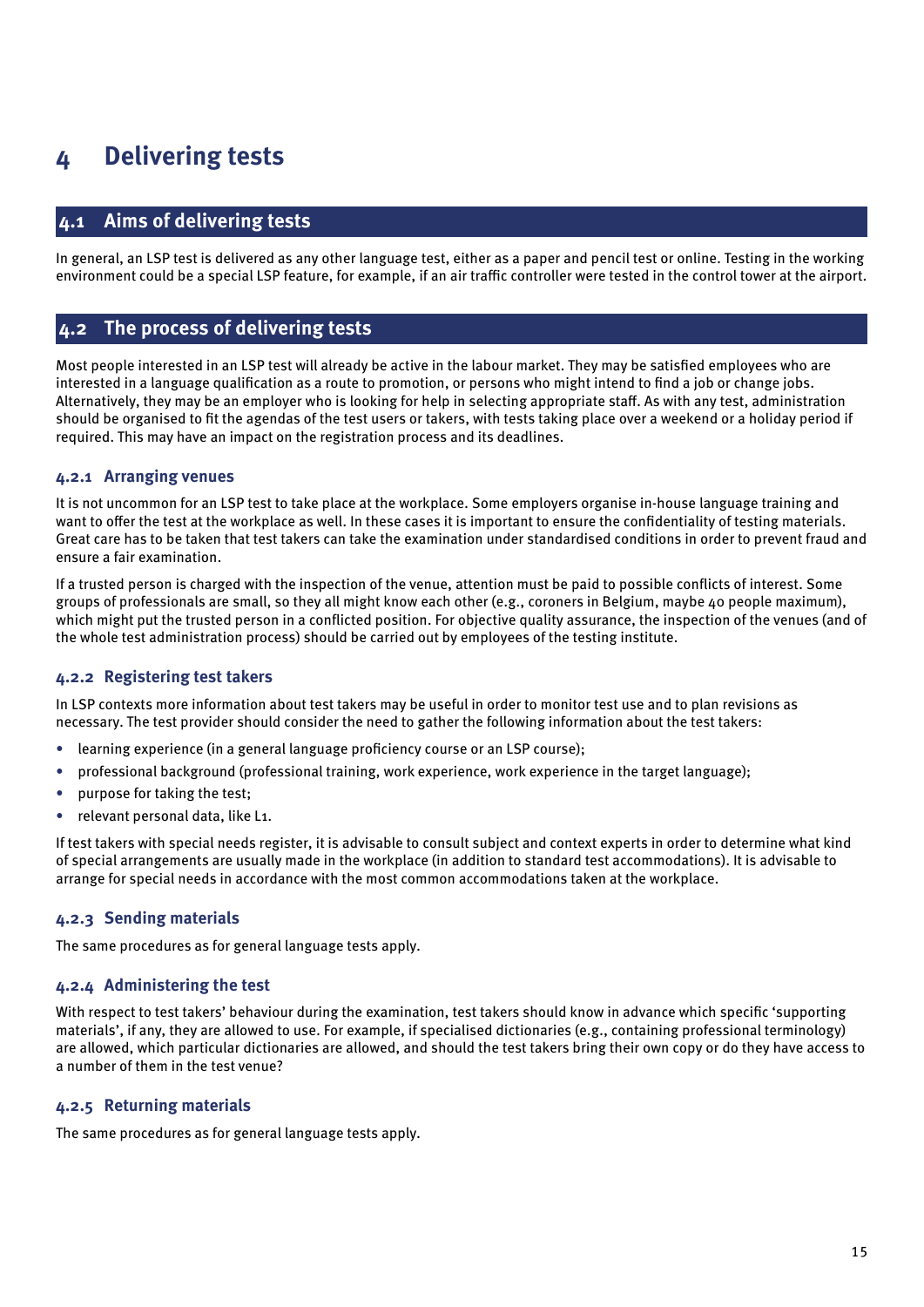# <span id="page-17-0"></span>**4.3 Key questions**

- How could the test administration dates be adjusted to the test takers' work schedule, seeing as they might already be active in the labour market?
- Are subject-specific supporting materials allowed during examinations and are they available at the venue?
- What test accommodations are needed for test takers with special needs?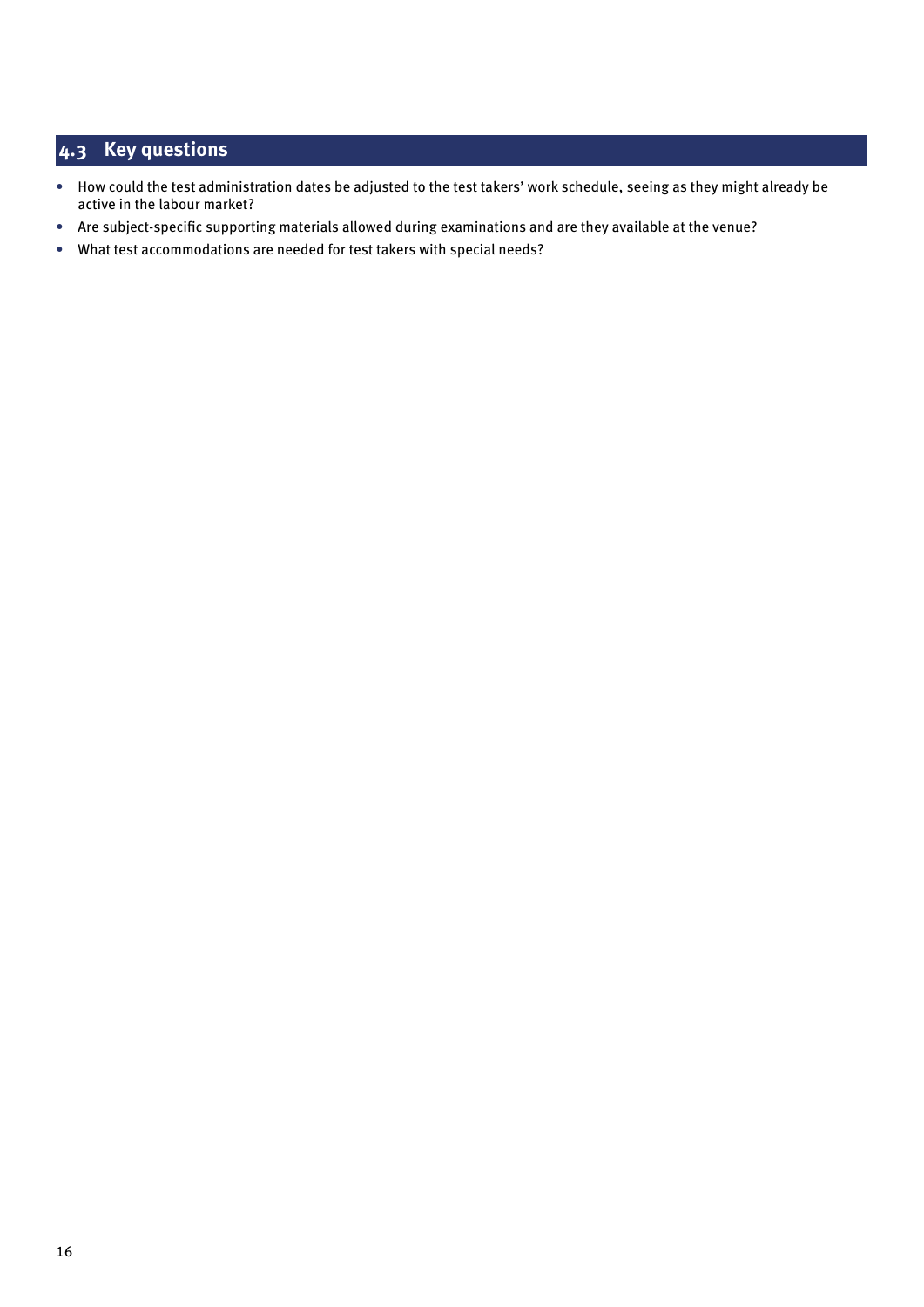# <span id="page-18-0"></span>**5 Marking, grading and reporting of results**

As in all other phases of LSP assessment, the main difference between a general purpose and an LSP test at the marking and grading stage can be captured in the question of whether or not subject and context experts should be involved.

# **5.1 Marking**

#### **5.1.1 Clerical marking**

As clerical marking is a highly standardised job, it is not necessary that markers understand the technical jargon of the field.

#### Guidance on evaluating responses

Special attention needs to be given to the key in LSP tests. As for any other test, it should contain all the alternatives. However, in the case of an LSP test, these should be agreed on by the development team and subject and context experts (not just a single person). This is to ensure that all viable responses are acknowledged. Again as in all tests, markers should be asked to record and report all alternative answers they find which they feel might be correct. With LSP tests, markers should be especially careful in the sense that alternatives may sound plausible for an assessment expert, but may not reflect authentic language use in the context of the specific domain. The alternative answers that come up during the process of marking, for example in a gap-filling task, should be evaluated by both assessment and subject and context experts in order to reach a decision on whether the alternative is correct or not. Therefore, one subject or context expert should be available as consultant during the process of marking/grading. This is particularly important at the early stages of marking, and practicality means that a line must be drawn under the list of acceptable responses as early as possible since constant updating means that all previously marked responses must be re-visited and re-marked. Where an online automated marking system is in use, the situation is less problematic, as the updated list of acceptable responses can quite easily be applied retrospectively at the end of the marking event.

One example of why it is necessary to engage with subject and context experts is the very nature of specific purpose language. Use of language for specific purposes is more precise and accurate than general language (Douglas, 2001). The more specialised a domain is, the fewer synonyms are usually possible. The typical marker/examiner may not be aware of the importance of particular words or expressions within a given LSP context. This is critical in situations where it is crucial to ensure absolutely unambiguous communication, for example for pilots or train drivers.

#### Managing the process of marking

Even if the number of LSP test takers is usually smaller, this does not mean that the process of marking is necessarily easier to organise. Either the exam is rarely administered, in which case the markers cannot acquire routine; or there are many exam dates with only very few candidates or even a single candidate (who needs the certificate to get a job as soon as possible).

In many LSP contexts there are time constraints generated by stakeholders or beneficiaries (companies, educational institutions, professional bodies, etc.) which might have consequences for the marking and the rating process.

#### **5.1.2 Machine marking**

Machine marking for LSP tests is similar to those of other language tests, though see the note above on identifying acceptable responses using subject and context experts.

#### **5.1.3 Rating**

Both assessment and subject and context experts need to be involved in rating. The key for constructed response or openended questions, for example, should be designed by subject and context experts and assessment experts together.

Rating productive performance in LSP tests might pose greater challenges than general language tests. In the case of highly specialised tests it might be useful to involve subject and context experts as well as assessment experts. The necessary degree of cooperation might depend on the degree of specialisation of the test and on the degree of jargon typical of the subject area. However, it is important to remember that this is primarily a language test, so the likelihood of having subject and context experts available to rate performances might be low. Instead, we should look beyond the traditional involvement of such experts in rating scale development to involve them in rater training (design and delivery), and in monitoring rater behaviour (during or post rating).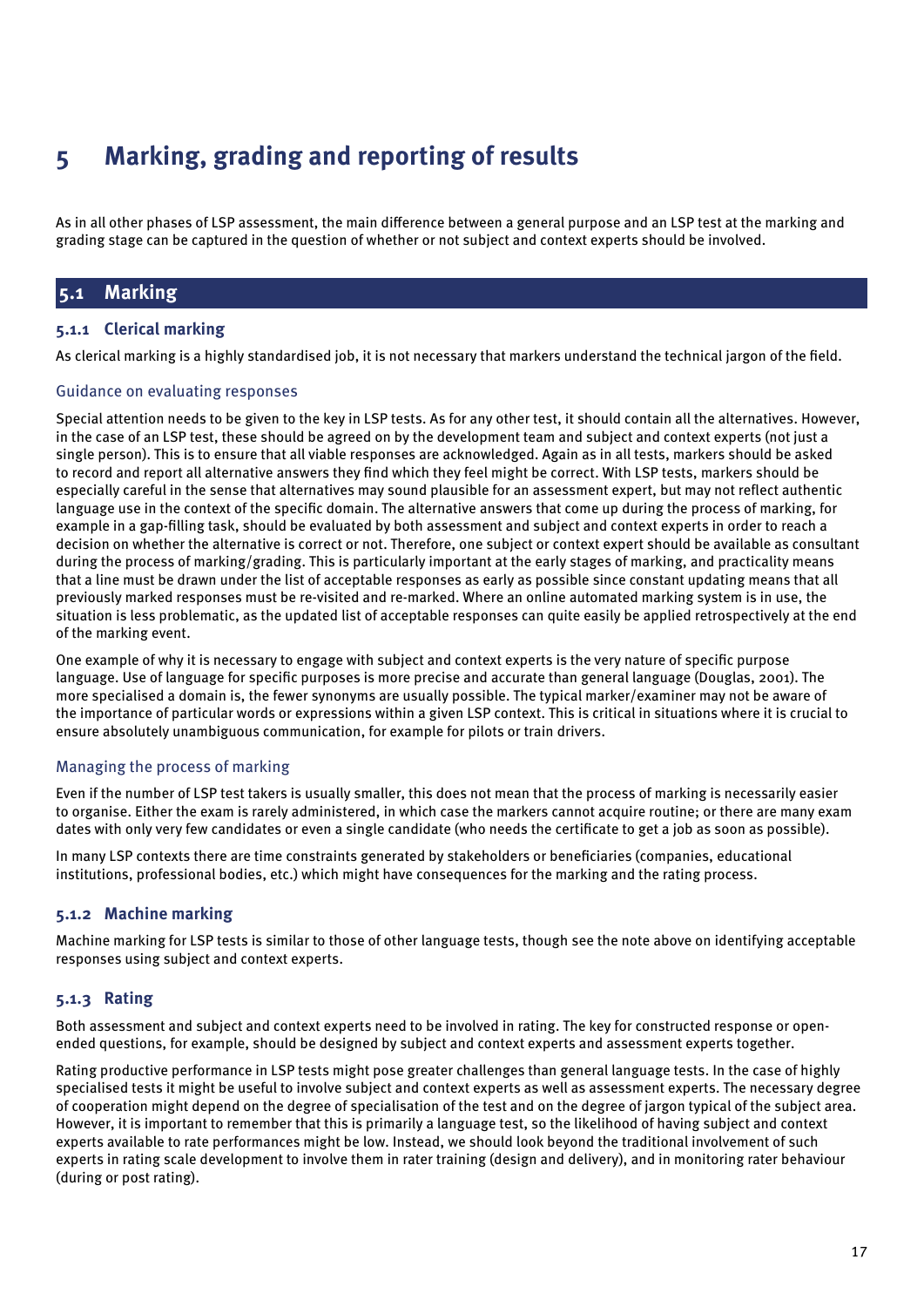<span id="page-19-0"></span>There are a number of different forms of cooperation that can be implemented, for example:

|                                                                                                             | <b>Advantages</b>                                                                                           | <b>Disadvantages</b>                                                                                                         |
|-------------------------------------------------------------------------------------------------------------|-------------------------------------------------------------------------------------------------------------|------------------------------------------------------------------------------------------------------------------------------|
| The subject/context expert as the first<br>and decisive rater, the assessment<br>expert as the second rater | Clear role definition                                                                                       | Subject/context expert may focus<br>overly on content rather than language<br>(i.e., introduce bias)                         |
| The assessment expert as the first and<br>decisive rater, the subject/context<br>expert as the second rater | Clear role definition                                                                                       | Potential for strong second rater to<br>overrule assessment expert                                                           |
| Both experts rating together and<br>reaching the result by consensus                                        | Usually easy to come to a decision                                                                          | Criteria may change from performance<br>to performance                                                                       |
|                                                                                                             |                                                                                                             | Rater personality may allow one to<br>dominate                                                                               |
|                                                                                                             |                                                                                                             | Can result in difficult-to-resolve<br>disagreements                                                                          |
| Both experts rating independently,<br>using different criteria (holistic and<br>analytic)                   | Theoretically the most solid approach<br>- each looking at slightly different<br>aspects of the performance | Difficult to balance the two views to get<br>a fair estimation of ability                                                    |
| The subject/context expert checking<br>the assessment expert's rating                                       | Offers a systematic double rating                                                                           | The two raters may be looking at<br>different aspects of the performance.<br>This can lead to confusion and<br>inconsistency |
| The subject/context expert acting as a<br>trainer and consultant                                            | Brings consistency of interpretation<br>of the rating scale and of performance<br>level                     | Potential to influence the assessment<br>expert focusing too much on content at<br>the expense of language aspects           |
|                                                                                                             | Helps ensure consistency of<br>interpretation across a rating event<br>(where used for monitoring)          |                                                                                                                              |

In order to determine the most appropriate approach to take, the test developer should consult with test users and with the test sponsors, e.g., where a professional organisation commissions a test. Since engaging with subject and context experts can be difficult in terms of availability and cost, the decision is generally made on a practicality basis. This was certainly the case with the OET in Australia, where such issues were identified early in the development process (McNamara, 1990). The most important thing to remember, as with any test, is what claims will be made based on test performance. If we are trying to establish whether an individual has sufficient and appropriate linguistic resources to engage with a specific work or study domain as a professional or as a learner, then we are making language claims. So, the test we develop must focus primarily on language. There will always be a question mark over the ability of assessment experts to make decisions related to a specific work or study domain due to the vagaries of language use across different domains. The onus is therefore on the test developer to base all decisions on what the test focuses on and to offer a systematic and defensible rationalisation for all decisions made during the development phase. Concerns can be alleviated by then communicating this rationalisation openly and efficiently to test users and sponsors. This is what validation is all about.

#### **5.1.4 Rating criteria**

When developing a rating scale for use in an LSP test, it is critical that the criteria which make up the scale are clearly and explicitly stated, as is the case with any language test. It is also critical that they are appropriate to the language of the domain being tested. If the test is to focus only on language, then the criteria and contents should be agreed on and defined by both subject/context experts and assessment experts working together. Where the test is designed to integrate the language and the content more robustly, as would be the case in a highly specific test, then clear lines should be drawn between criteria that focus on language and those that focus on content. See Abdul Raof (2011) for how this can be achieved in a highly specific test.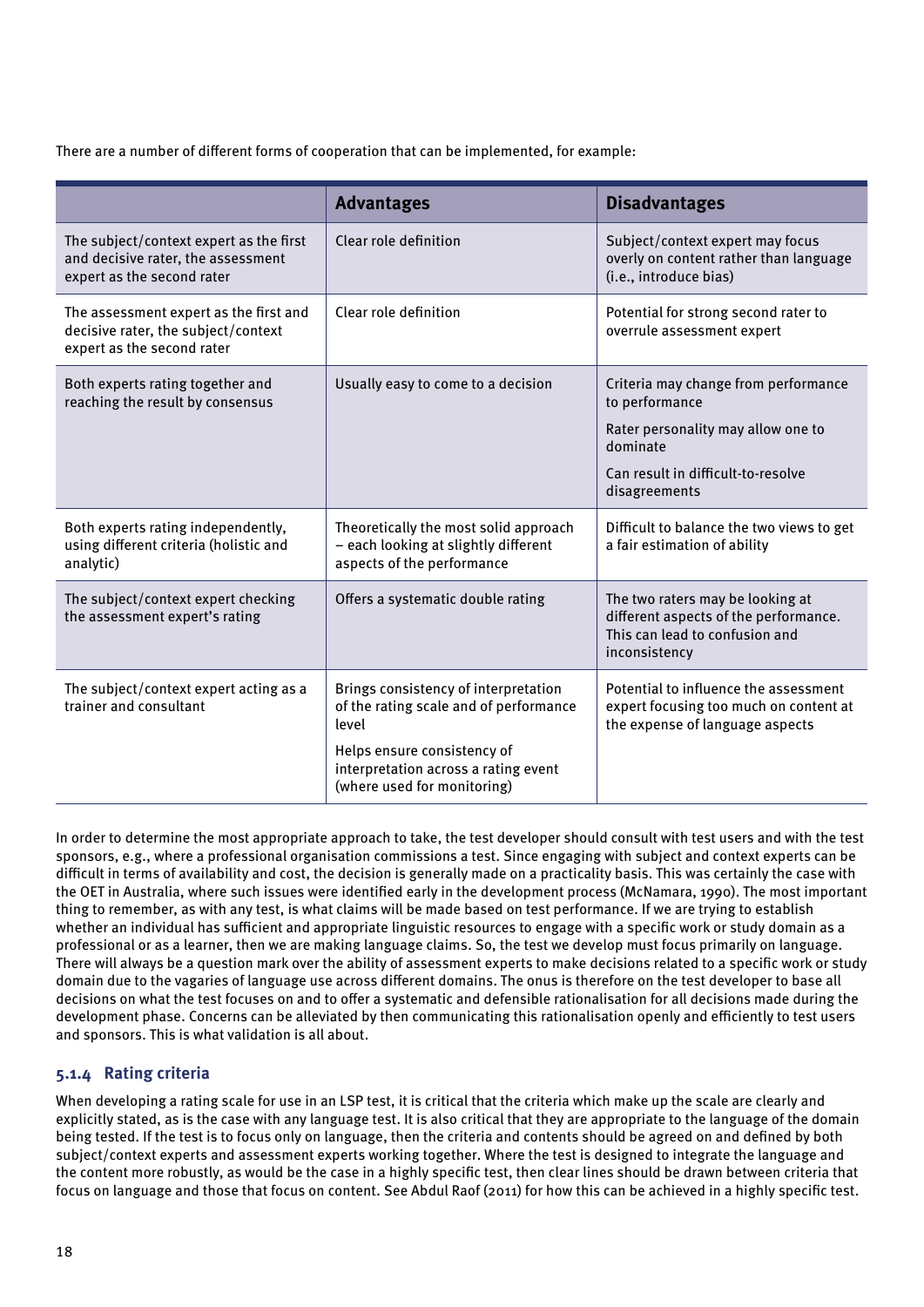<span id="page-20-0"></span>The most important lesson to learn here is that for a scale to work appropriately it should be designed and developed by both subject/context experts and assessment experts. It should then be exemplified by performances chosen by these experts and any training programme should be devised and, where possible, delivered by both.

#### **EXAMPLE 1: Criteria to be judged either by subject/context experts or by assessment experts in an LSP test for nurses**

It is necessary for a nurse, for example, to speak clearly as he/she must be understood by elderly patients whose hearing is not good. This need can be identified by professional experts and clearly described in the rating scale and illustrated in training. However, judgment about pronunciation is and should be the domain of the assessment expert, though clearly the subject/context expert will provide input on the level or levels of acceptability (see row two in the table in section 5.1.3).

#### **EXAMPLE 2: TEACH test (Taped Evaluation of Assistants' Classroom Handling)**

Among the criteria for rating communication skills are: teacher presence (appearance, attitude), indication of his/her awareness of the appropriate teacher–student relationship in a US university classroom setting, showing interest in the subject and in the students as learners (Douglas, 2000, pp. 163, 251) (see row four in the table in section 5.1.3).

As with any language test, assessment experts need to be trained before rating. This is even more critical with LSP tests than with other more general language tests as they will need to be familiar with the scope of language use specific to the LSP domain and to understand the use of language in oral and written discourse in terms of precision of use, variety, breadth, etc. Also, in certain LSP domains, such as the professional one, written communication often aims at clarity as well as at fast absorption of the salient facts. Therefore, the linguistic variation usually expected at high CEFR levels might not occur in authentic texts. This has to be taken into account if raters of general language are trained to judge LSP performances. However, it is only possible to identify appropriate linguistic variation by engaging with subject and context experts.

## **5.2 Grading**

In grading, there is no significant difference between general language and LSP tests. However, it is advisable to include, where possible, subject and context experts in the process as advisors/consultants. This is certainly the case in early administrations of a test when it is possible that the systems are not fully functional and some interpretation of appropriateness or adequacy of performance is still required.

## **5.3 Reporting of results**

The general rule that results should be clear and meaningful for stakeholders who do not have much knowledge about language exams, CEFR scales and the like applies to all language certificates. For LSP tests, it is advisable to make very clear that the certificate relates to language competence, not to professional competence. There should be no ambiguity in this respect in order to avoid unintended uses of the certificate.

#### **5.4 Key questions**

- Will both assessment experts and subject/context experts be involved in the training of item writers?
- Will both assessment experts and subject/context experts be involved in marking and rating? What exactly will their role be?
- What is the relationship between the language and the subject criteria in achieving the final results?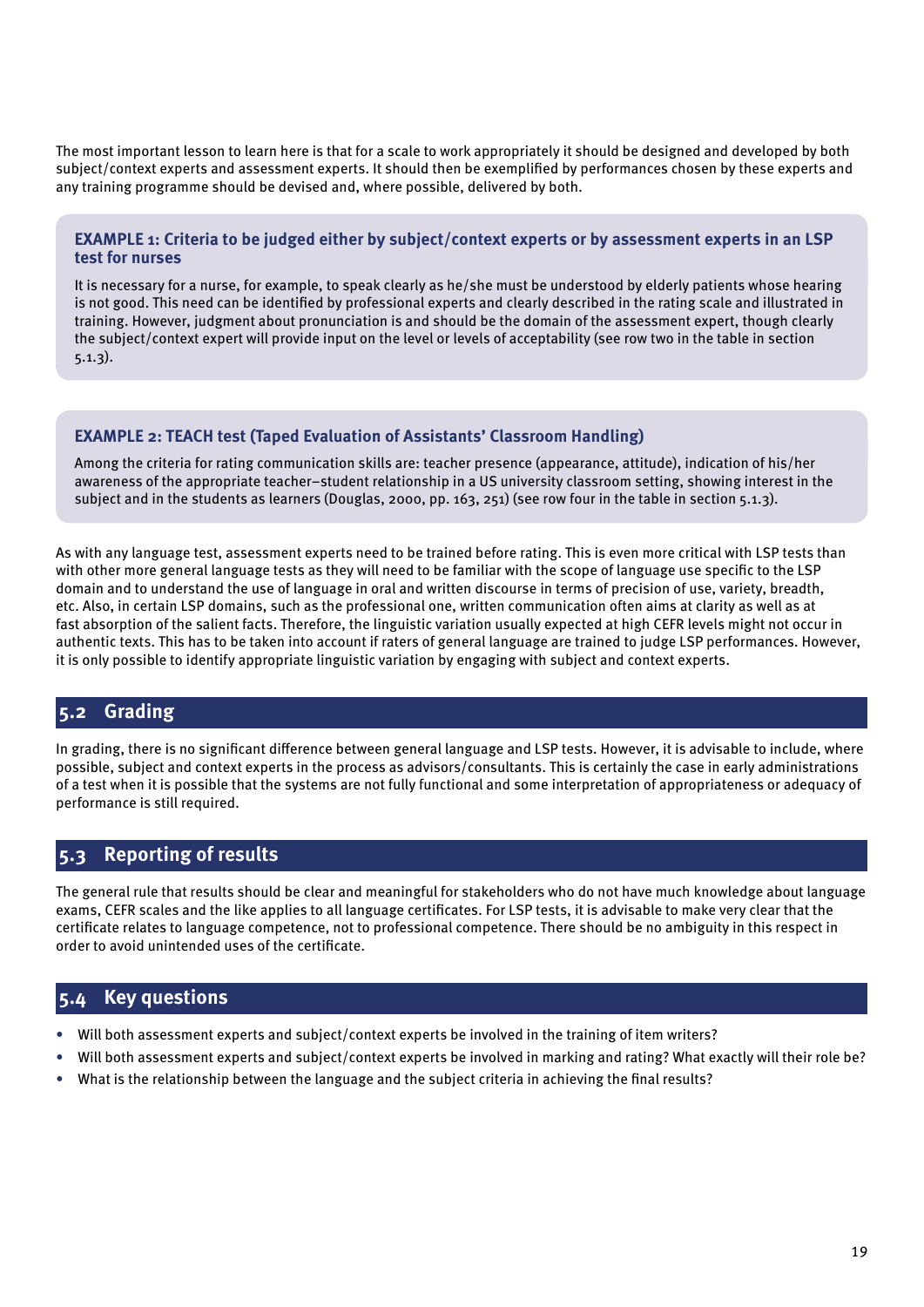# <span id="page-21-0"></span>**6 Monitoring and review**

For LSP tests monitoring and review are constant processes of quality management as for any other language test.

Even though the overall suitability of the test format for the purpose will have been ascertained in the course of test development, the test providers need to keep in touch with stakeholders from the field in order to remain informed about any major technological or procedural changes in the field. If these changes or developments have an impact on language use, a modification of the test might be necessary. It is advisable to work with an informant group from the domain on a regular basis in order to be certain that developments in the domain are monitored. An annual meeting or report is usually sufficient for this purpose, though the developer should always consider building in a regular review period for any language test. Test performance data can be gathered routinely over all administrations and a formal review project undertaken, for instance, every five years (O'Sullivan & Dunlea, 2015). This helps to guarantee the viability and long-term validity of the test.

It is useful to carry out predictive validity studies on the test takers' long-term linguistic success in the field. In this context it is important to differentiate between language skills and overall subject-related competence. If a doctor prescribes the wrong treatment or if a pilot crashes, the reasons will usually lie in their professional skills. A language certificate can neither predict overall competence on the job or general suitability for a career, nor factors such as interpersonal skills which contribute to a successful integration into a work environment. However, it is useful to find out how test takers cope linguistically and whether, or to what extent, the test score predicts their linguistic integration at the workplace. This kind of study is a good starting point for a periodical review of the test.

Another aspect to monitor is test use. While the test might be designed for a certain occupational field, e.g., nurses, stakeholders might want to use it for related fields as well, e.g., care givers for the elderly, or for a completely different purpose. While this unintended use of test results often is beyond the control of the test developers, test use should be monitored and stakeholders advised. This is a controversial area, with test developers arguing that they cannot be held accountable for how their tests are used in all instances and theorists arguing that they have an ethical responsibility to their test takers to ensure that their rights are not undermined (e.g., by unsubstantiated claims being made about their ability to perform, or not, linguistically in a domain not related to the original focus of the test). It is clear that test developers should make their position on test use clear to test users and lobby against particular uses where these are deemed inappropriate.

# **6.1 Routine monitoring**

Due to comparatively low numbers of test takers, it often takes a long time to get results from monitoring, be it qualitative or quantitative. Changing parts of the test in reaction to feedback from small groups or even individual stakeholders is not advisable. The test provider should refer critics back to the initial needs analysis and development of test specifications. Only if there is substantial demand for modifications, i.e., well supported by facts and brought forward by several independent stakeholders, should a change be taken into consideration outside of the routine review policy.

The test provider may want to remember that each stakeholder has their specific (work) environment in mind when commenting on test specifications and results. Depending on the specificity of the LSP test, stakeholders may not be aware that a language test has to generalise with respect to language competence and that it does not aim at reflecting a specific workplace. Test providers may want to communicate to the stakeholders that the communicative needs of the workplace might be captured in a test without recreating the exact workplace.

A review should be made if new regulations are introduced by law or by relevant authorities. If, for example, the end user is required to prove a higher level of language proficiency than before, the original test has lost its value. Another example can be a changing syllabus for a qualification in the field. In such a case, a modification of the test might only be necessary if this kind of change actually affects communicative needs. A new syllabus may introduce new specialised vocabulary, which the test developer may need to incorporate into the test specifications.

# **6.2 Periodic test review**

Both assessment experts and subject/context experts should be involved in the review process.

# **6.3 What to look at in monitoring and review**

The same procedures as for general language tests apply.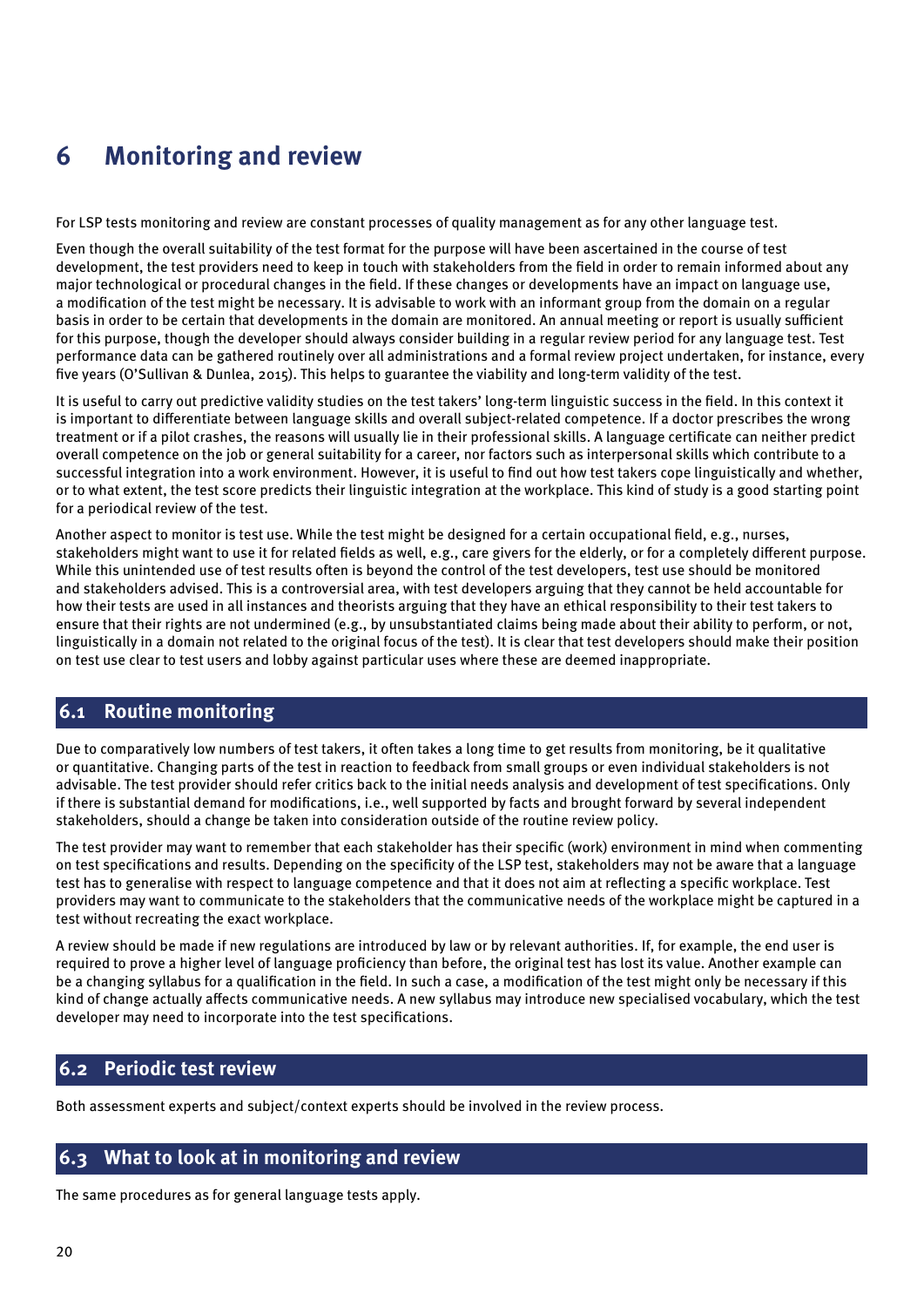# <span id="page-22-0"></span>**6.4 Key questions**

- What data needs to be collected from which stakeholders in order to monitor and review the test effectively?
- In which proportion should assessment experts and subject/context experts be involved in the process of test review?
- What changes in the professional field call for a review of the test?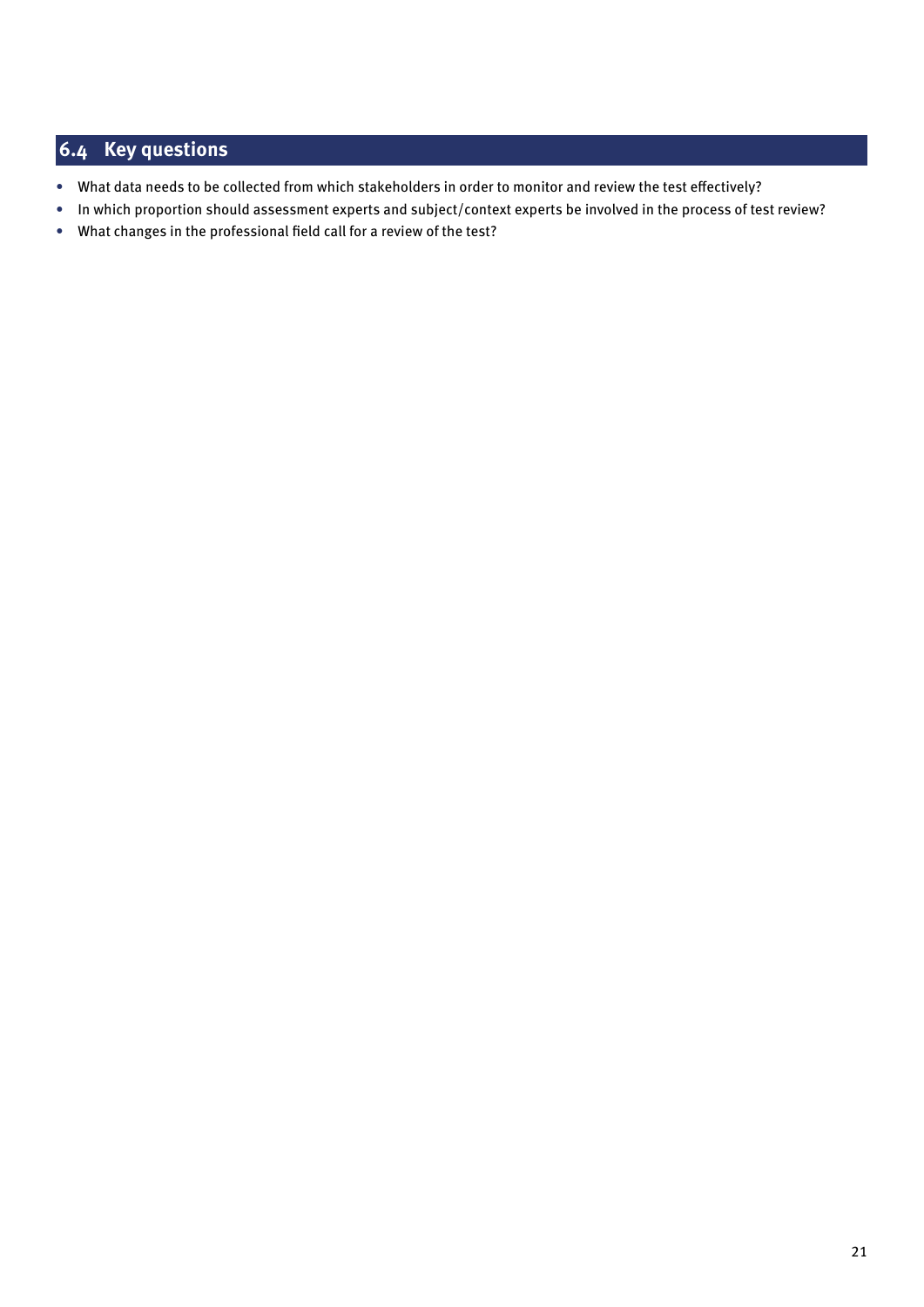# <span id="page-23-0"></span>**References and further reading**

Abdul Raof, A. H. (2011). An alternative approach to rating scale development. In O'Sullivan, B. (Ed.), Language Testing: Theories and Practices (pp. 151–163). Oxford: Palgrave.

Alderson, C. J., Clapham, C., & Wall, D. (1995). Language Test Construction and Evaluation. Cambridge: Cambridge University Press.

Berry, V., O'Sullivan, B., & Rugea, S. (2012). Identifying the appropriate IELTS score levels for IMG applicants to the GMC register. London: University of Roehampton/The General Medical Council.

Brown, A. (1993). LSP testing: The role of linguistic and real-world criteria. Melbourne Papers in Language Testing, 2(2), 35–54. Brunfaut, T. (2014). Language for Specific Purposes: Current and future issues. Language Assessment Quarterly, 11(2), 216–225. Council of Europe. (2001). The Common European Framework of Reference for Languages: Learning, Teaching, Assessment. Cambridge: Cambridge University Press.

Davies, A. (2001). The logic of testing Languages for Specific Purposes. Language Testing, 18(2), 133–147.

Douglas, D. (2000). Assessing Language for Specific Purposes. Cambridge: Cambridge University Press.

Douglas, D. (2001). Language for Specific Purposes assessment criteria: Where do they come from? Language Testing, 18(2), 171–185.

Fujio, M. (2004). Silence during intercultural communication: A case study. Corporate Communications, 9, 31–39.

Hackett, E. (2002). Revising the BULATS Standard Test. Research Notes, 8, 7–9.

Ingham, K. (2008). The Cambridge ESOL Approach to Item Writer Training: the Case of ICFE Listening. Research Notes, 32, 5–9. Ingham, K., & Thighe, D. (2006). Issues with developing a test in LSP: the International Certificate in Financial English. Research Notes, 25, 5–9.

Language Policy Division (2009). Relating Language Examinations to the Common European Framework of Reference for Languages: Learning, Teaching, Assessment CEFR. A Manual. Strasbourg: Council of Europe.

McNamara, T. F. (1990). Assessing the second language proficiency of health professionals. Unpublished Ph.D. thesis, University of Melbourne, Australia.

O'Sullivan, B. (2002). Some theoretical perspectives on testing language for business. Research Notes, 8, 2–4.

O'Sullivan, B. (2006). Issues in Testing Business English: the Revision of the Business English Certificates. Studies in Language Testing Volume 17. Cambridge: UCLES/Cambridge University Press.

O'Sullivan, B. (2012). Assessment Issues in Languages for Specific Purposes. The Modern Language Journal, 96, 71–88.

O'Sullivan, B. (2016). Validity: What is it and who is it for?. In Leung, Y. (Ed.), Epoch Making in Teaching and Learning: A Special Monograph for Celebration of ETA-ROC's 24th Anniversary. Selected Papers from 2016 PAC & The 25th International Symposium on English Teaching (pp. 157–175). Taipei: Crane Publishing Company Ltd.

O'Sullivan, B., & Dunlea, J. (2015). Aptis General Technical Manual: Version 1.0. TR/2015/005. London: British Council.

Paltridge, B., & Starfield, S. (2013). The Handbook of English for Specific Purposes. Malden, MA: Wiley-Blackwell.

Selinker, L. (1979). Interlanguage. International Review of Applied Linguistics, 10, 209–231.

Smirnow, S., Maes, C., Luyten, L., & Verheyen, S. (2017). Assessment in a globalized economy: A task-based approach to assess the proficiency of Dutch in specific occupational domains. In ALTE (Eds.), Learning and Assessment: Making the Connections – Proceedings of the ALTE 6th International Conference, 3–5 May 2017, (pp. 26–31). Retrieved from http://events. cambridgeenglish.org/alte2017-test/perch/resources/alte-2017-proceedings-final.pdf.

Thighe, D. (2007). Cambridge ESOL and tests of English for Specific Purposes. Research Notes, 27, 2–4.

Weir C. (2005). Language Testing and Validation: An Evidence-based Approach.. Basingstoke: Palgrave MacMillan.

Wu, W. M., & Stansfield, C. W. (2001). Towards authenticity of task in test development. Language Testing, 18(2), 187–206.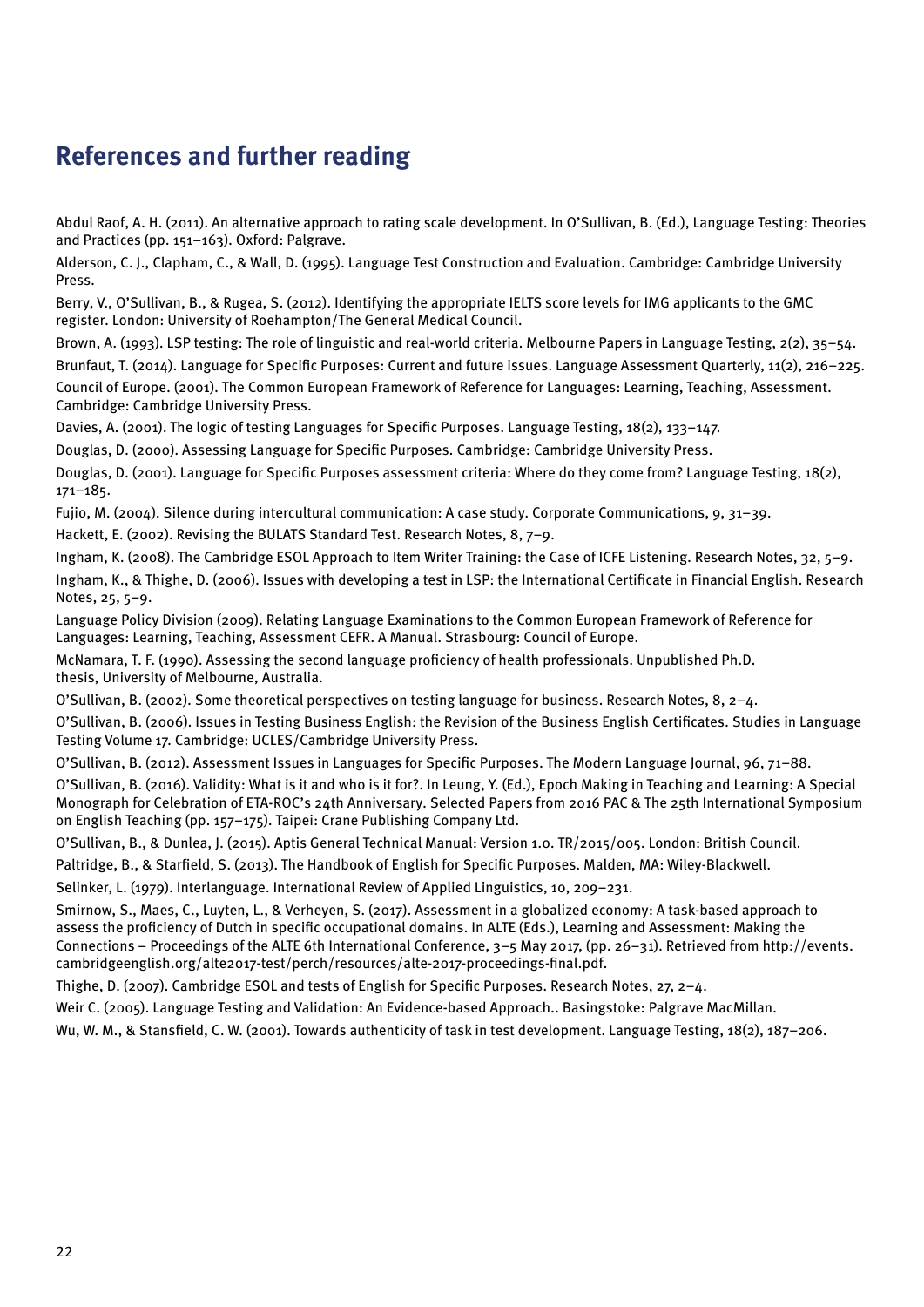# <span id="page-24-0"></span>**Acknowledgements**

#### Editing team: Koen Van Gorp and Dina Vîlcu with the support of Ina Ferbežar and Sibylle Plassman

The editing team wishes to acknowledge the contribution made by all members of the ALTE Language for Specific Purposes Special Interest Group, and especially the following members for producing and reviewing draft texts on several occasions:

Kate Biggins Dominique Casanova Rebecca Chick Paul Crump Etienne Devaux Linda Fromme Marta García Jelske van der Hoek Sien Joos Wassilios Klein Hanne Lauvik Petra Likar Stanovnik Lucia Luyten Gemma Macho Aguillo Helga Christine Maes Andrea McKay Florian Nimmrichter Francesca Parizzi Graham Seed Annika Spolin Steven Verheyen Naomi Withmore

Reviewer: Barry O'Sullivan

Production Team: Alison French Mariangela Marulli Jane Rust John Savage Servis Filmsetting